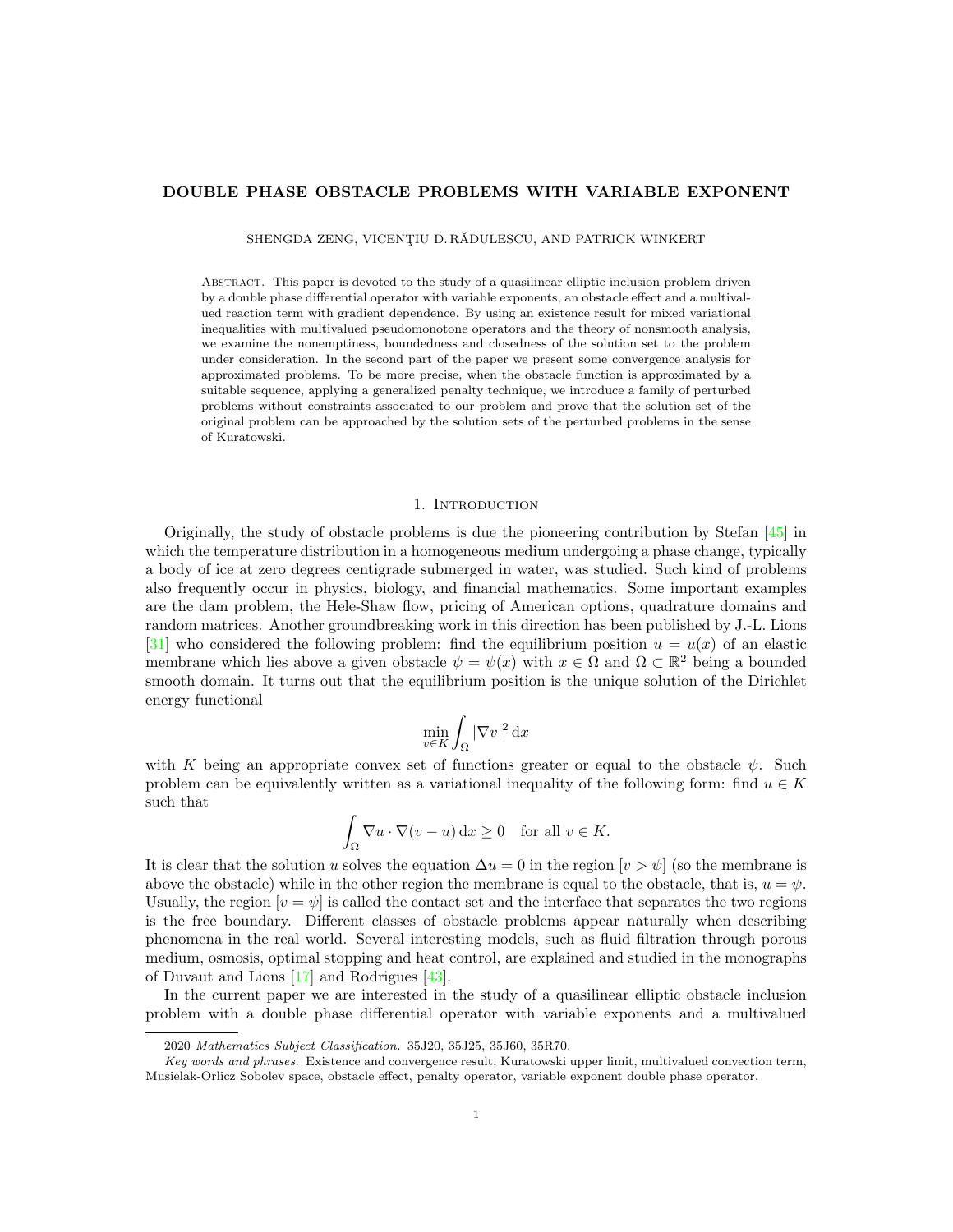convection term. To this end, given a bounded domain  $\Omega \subset \mathbb{R}^N$ ,  $N \geq 2$ , with Lipschitz boundary  $\partial Ω$ , we consider the problem

<span id="page-1-0"></span>
$$
-\operatorname{div}\left(|\nabla u|^{p(x)-2}\nabla u + \mu(x)|\nabla u|^{q(x)-2}\nabla u\right) + \beta|u|^{\theta(x)-2}u \in f(x, u, \nabla u) \quad \text{in } \Omega, \n u \le \Phi \quad \text{in } \Omega, \n u = 0 \quad \text{on } \partial\Omega,
$$
\n(1.1)

where  $0 \leq \mu(\cdot) \in L^{\infty}(\Omega)$ ,  $\beta > 0$ ,  $p, q, \theta \colon \overline{\Omega} \to (1, +\infty)$  are continuous functions,  $\Phi \colon \Omega \to [0, \infty)$  is a given obstacle function and  $f: \Omega \times \mathbb{R} \times \mathbb{R}^N \to 2^{\mathbb{R}}$  is multivalued convection term. Problem  $(1.1)$ appears naturally when considering optimal stopping problems for Lévy processes with jumps, which arise for example as option pricing models in mathematical finance.

Problem [\(1.1\)](#page-1-0) includes several interesting special cases which are listed below.

(i) If  $\beta = 0$ , then problem [\(1.1\)](#page-1-0) becomes

<span id="page-1-4"></span>
$$
-\operatorname{div}\left(|\nabla u|^{p(x)-2}\nabla u + \mu(x)|\nabla u|^{q(x)-2}\nabla u\right) \in f(x, u, \nabla u) \quad \text{in } \Omega, u \leq \Phi \quad \text{in } \Omega, u = 0 \quad \text{on } \partial\Omega,
$$
 (1.2)

which has not been investigated yet.

(ii) If  $\Phi \equiv +\infty$ , then problem [\(1.1\)](#page-1-0) turns into

<span id="page-1-3"></span>
$$
-\operatorname{div}\left(|\nabla u|^{p(x)-2}\nabla u + \mu(x)|\nabla u|^{q(x)-2}\nabla u\right) + \beta|u|^{\theta(x)-2}u \in f(x, u, \nabla u) \quad \text{in } \Omega,
$$
  
\n
$$
u = 0 \quad \text{on } \partial\Omega,
$$
\n(1.3)

which has not been studied yet.

(iii) If  $\beta = 0$  and  $\Phi = +\infty$ , then problem [\(1.1\)](#page-1-0) reduces to the following elliptic inclusion problem without obstacle

<span id="page-1-1"></span>
$$
-\operatorname{div}\left(|\nabla u|^{p(x)-2}\nabla u + \mu(x)|\nabla u|^{q(x)-2}\nabla u\right) \in f(x, u, \nabla u) \quad \text{in } \Omega,
$$
  
\n
$$
u = 0 \quad \text{on } \partial\Omega.
$$
 (1.4)

If f is a single valued operator, problem  $(1.4)$  has been recently studied by Crespo-Blanco, Gasiński, Harjulehto and Winkert [\[14\]](#page-20-0).

(iv) When p, q and  $\theta$  are constants, then problem [\(1.1\)](#page-1-0) can be formulated by the following multivalued double phase obstacle problem

<span id="page-1-2"></span>
$$
-\operatorname{div}\left(|\nabla u|^{p-2}\nabla u + \mu(x)|\nabla u|^{q-2}\nabla u\right) + \beta|u|^{\theta-2}u \in f(x, u, \nabla u) \quad \text{in } \Omega, \quad u \le \Phi \quad \text{in } \Omega, \quad u = 0 \quad \text{on } \partial\Omega.
$$
\n(1.5)

This problem has not been studied yet. If in addition  $\beta = 0$ , then [\(1.5\)](#page-1-2) can be written as

$$
-\operatorname{div} \left( |\nabla u|^{p-2} \nabla u + \mu(x) |\nabla u|^{q-2} \nabla u \right) \in f(x, u, \nabla u) \quad \text{in } \Omega, \n u \le \Phi \quad \text{in } \Omega, \n u = 0 \quad \text{on } \partial \Omega,
$$

which has been considered by Zeng, Gasiński, Winkert and Bai [\[47,](#page-21-4) [49\]](#page-22-0).

Therefore, the novelty of the current paper is the fact that several interesting and challenging phenomena are considered into one problem. To be more precise, problem [\(1.1\)](#page-1-0) combines the following effects:

- (i) a double phase differential operator with variable exponents which extends the isotropic case to the anisotropic one;
- (ii) a multivalued convection term;
- (iii) an obstacle restriction;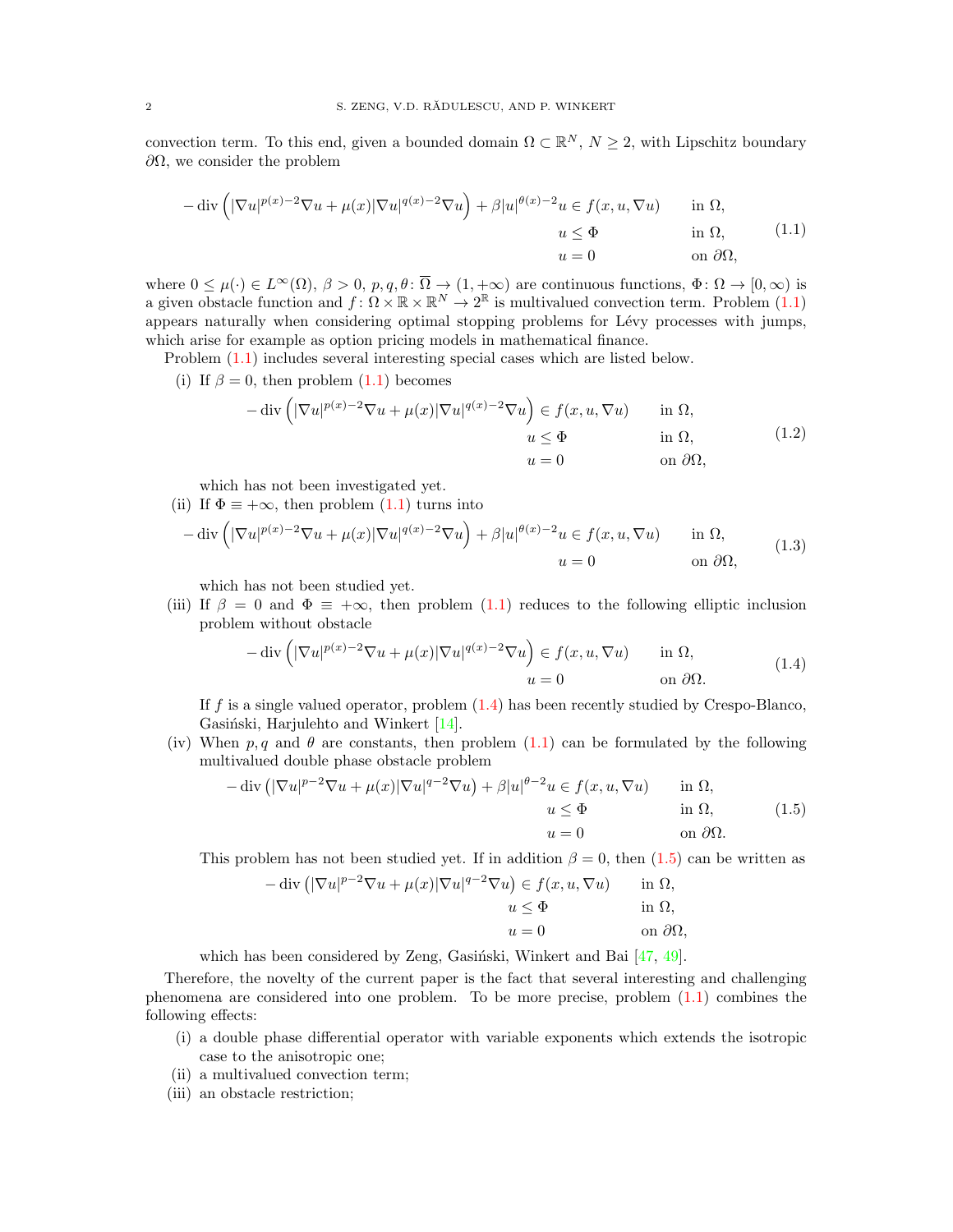(iv) the functional framework on Musielak-Orlicz Sobolev spaces for variable exponents.

The main contribution of this paper is twofold. The first goal is to study the solution set  $S$ of problem [\(1.1\)](#page-1-0) and it turns out that this set is nonempty (so an existence result), bounded and closed. Our method is based on the theory of nonsmooth analysis and an existence theorem for mixed variational inequalities with multivalued pseudomonotone operators. Since the obstacle effect leads to various difficulties in obtaining the exact and numerical solutions, some appropriate and useful approximating methods have been introduced and developed to overcome the obstacle constraints. Based on this, when the obstacle function is approximated by a suitable sequence, the second contribution of the paper is aimed to introduce a family of perturbed problems corresponding to problem [\(1.1\)](#page-1-0) without constraints and to establish a critical convergence theorem which reveals that the solution set of the variable exponent double phase obstacle problem can be approximated by the solution sets of perturbed problems, denoted by  $\{S_n\}_{n\in\mathbb{N}}$ , in the sense of Kuratowski. More precisely, we establish the following relation

$$
\emptyset \neq w\text{-}\limsup_{n\to\infty} \mathcal{S}_n = s\text{-}\limsup_{n\to\infty} \mathcal{S}_n \subset \mathcal{S},
$$

where w-lim sup<sub>n→∞</sub>  $S_n$  is the weak Kuratowski upper limit of  $S_n$  and s-lim sup<sub>n→∞</sub>  $S_n$  stands for the strong Kuratowski upper limit of  $S_n$ . As far as we know this is the first work combining a variable exponent double phase operator with a multivalued convection term and an obstacle effect.

Originally, the double phase setting is due to Zhikov [\[52\]](#page-22-1) who introduced and studied the integral functional

<span id="page-2-1"></span><span id="page-2-0"></span>
$$
J(u) = \int \left( |\nabla u|^p + \mu(x) |\nabla u|^q \right) dx \tag{1.6}
$$

in order to describe models for strongly anisotropic materials. The functional  $J(\cdot)$  is related to the differential operator

$$
u \mapsto -\operatorname{div}\left( |\nabla u|^{p-2} \nabla u + \mu(x) |\nabla u|^{q-2} \nabla u\right). \tag{1.7}
$$

Physically, the integral functional  $(1.6)$  illustrates the phenomenon that the energy density changes its ellipticity and growth properties according to the point in the domain. Mathematically, the behavior of  $J(\cdot)$  is related to the sets on which the weight function  $\mu(\cdot)$  vanishes or not. Therefore, we have two phases  $(\mu(x) = 0 \text{ or } \neq 0)$  and so we call it double phase.

Based on the recent results of Crespo-Blanco, Gasinski, Harjulehto and Winkert [\[14\]](#page-20-0) we extend the isotropic double phase operator in  $(1.7)$  to the following anisotropic one

$$
u \mapsto -\operatorname{div} \left( |\nabla u|^{p(x)-2} \nabla u + \mu(x) |\nabla u|^{q(x)-2} \nabla u \right),
$$

in which the exponents are now functions. We point out that isotropic and anisotropic double phase differential operators and related energy functionals describe several natural phenomena and model numerous problems in Mechanics, Physics and Engineering Sciences. In the elasticity theory, for example, the modulating coefficient  $\mu(\cdot)$  dictates the geometry of composites made of two different materials with distinct power hardening exponents  $q(x)$  and  $p(x)$ , see Zhikov [\[53\]](#page-22-2). In general, equations driven by the sum of two differential operators of different nature arise often in mathematical models of physical processes. We refer to the papers of Bahrouni, Rădulescu and Repovš  $\left[5\right]$  for transonic flow problems and of Cherfils and Il'yasov  $\left[10\right]$  for reaction diffusion systems.

As already mentioned there are only few works dealing with similar variable exponent double phase operators as in our work. In 2018, Zhang and Rădulescu  $[51]$  considered the problem

<span id="page-2-2"></span>
$$
-\operatorname{div}\mathbf{A}(x,\nabla u) + V(x)|u|^{\alpha(x)-2}u = f(x,u)
$$
\n(1.8)

where A fulfills certain  $(p(x), q(x))$ -growth conditions. Using a variational approach and critical point theory in Orlicz-Sobolev spaces with variable exponent, the existence of a pair of nontrivial constant sign solutions and infinitely many solutions of  $(1.8)$ , respectively, was shown. Related re-sults can be found in the work of Shi, Rădulescu, Repovš and Zhang [\[44\]](#page-21-5). Very recently, Bahrouni,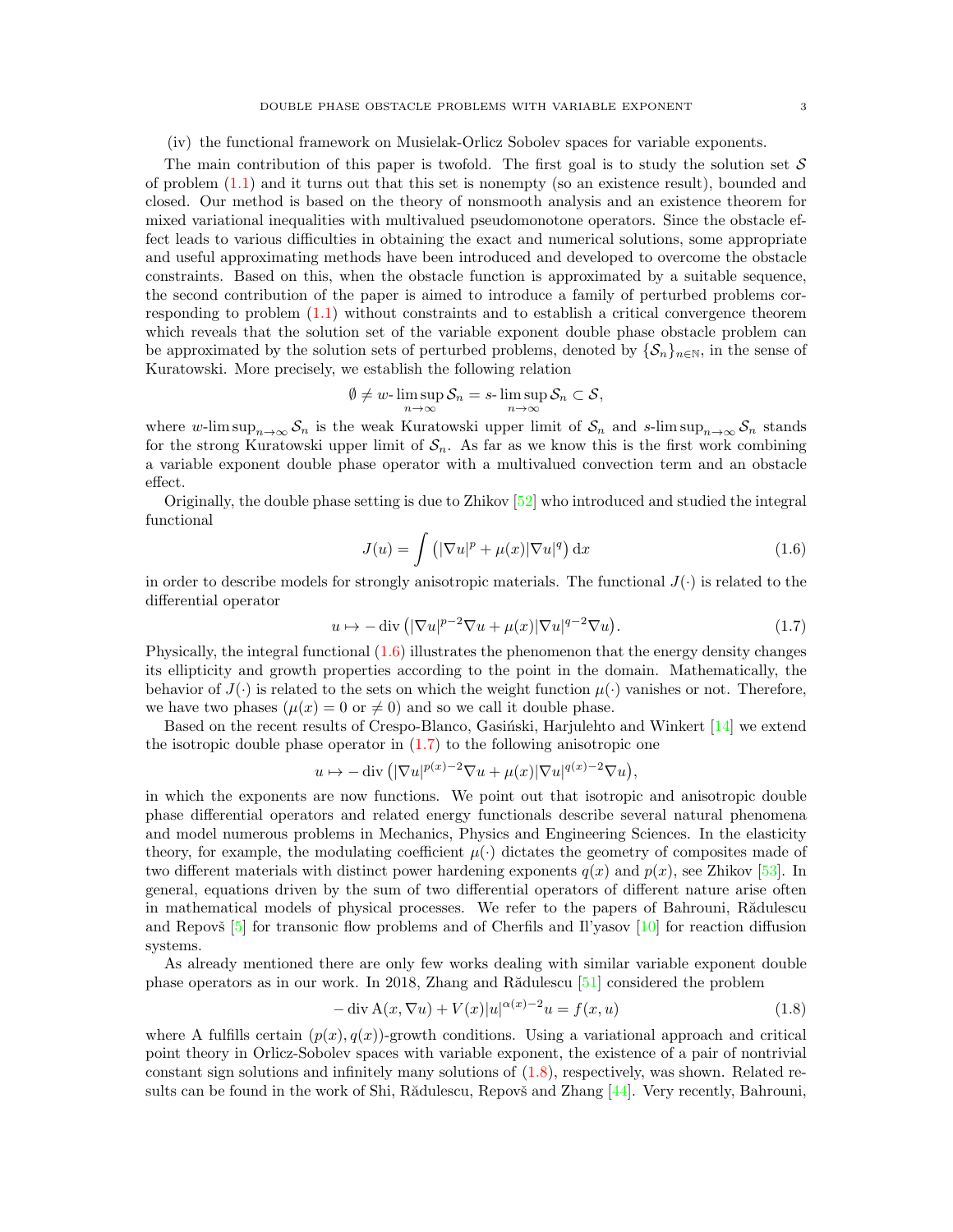R $\ddot{\text{a}}$ dulescu and Winkert [\[7\]](#page-20-3) obtained the existence of stationary waves under quite general assumptions based on pseudomonotone operators for Baouendi-Grushin type problems with convection given in the form

$$
-\Delta_{G(x,y)}u + A(x,y)(|u|^{G(x,y)-1} + |u|^{G(x,y)-3})u = f((x,y), u, \nabla u) \text{ in } \Omega,
$$
  
  $u = 0 \text{ on } \partial\Omega,$ 

where  $G: \overline{\Omega} \to (1,\infty)$  is a continuous function and  $\Delta_{G(x,y)}$  stands for the Baouendi-Grushin operator with variable coefficient. We also refer to the related work of Bahrouni, Rădulescu and Repovš  $[5, 6]$  $[5, 6]$  $[5, 6]$ . A first parabolic version of anisotropic double phase problems has been developed by Arora and Shmarev [\[4\]](#page-20-5) (see also Arora [\[2\]](#page-20-6) and Arora and Shmarev [\[3\]](#page-20-7)) who studied the problem

$$
u_t - \operatorname{div}\left(|\nabla u|^{p(x)-2}\nabla u + a(x)|\nabla u|^{q(x)-2}\nabla u\right) = F(x, u) \quad \text{in } Q_T = \Omega \times (0, T).
$$

Under various conditions on the right-hand side the authors prove the existence of a unique strong solution with a certain kind of regularity. We also mention some papers dealing with existence results for  $p(x)$ - or  $(p(x), q(x))$ -Laplacian problems, see, for example, Cencelj, Rădulescu and Repovš  $[9]$ , Gasiński and Papageorgiou  $[21]$ , Vetro and Vetro  $[46]$  and the references therein.

Finally we mention some existence and regularity results for isotropic double phase problems (or related operators) with different right-hand sides (single valued or multivalued and/or convection). We refer to the works of Alves, Garain and Rădulescu [\[1\]](#page-20-9), Baroni, Colombo and Mingione  $[8]$ , Colasuonno and Squassina [\[11\]](#page-20-11), Colombo and Mingione [\[12,](#page-20-12) [13\]](#page-20-13), De Filippis and Mingione [\[15\]](#page-20-14), El Manouni, Marino and Winkert [\[18\]](#page-21-8), Farkas, Fiscella and Winkert [\[19\]](#page-21-9), Farkas and Winkert [\[20\]](#page-21-10), Gasiński and Papageorgiou  $[22, 23]$  $[22, 23]$  $[22, 23]$ , Gasiński and Winkert  $[24, 25, 26]$  $[24, 25, 26]$  $[24, 25, 26]$  $[24, 25, 26]$  $[24, 25, 26]$ , Liu and Dai  $[32]$ , Marino and Winkert [\[33\]](#page-21-17) Papageorgiou, Rădulescu and Repovš [\[36,](#page-21-18) [37,](#page-21-19) [38\]](#page-21-20), Papageorgiou, Vetro and Vetro  $[39]$ , Zeng, Bai, Gasiński and Winkert  $[48]$ , Zeng, Rădulescu and Winkert  $[50]$  and the references therein. We also mention the overview article of R $\ddot{\text{add}}$ ulescu [\[41\]](#page-21-23) about isotropic and anisotropic double phase problems and the recent article of Mingione and R $\ddot{\text{add}}$ ulescu [\[35\]](#page-21-24) concerning recent developments for problems with nonstandard growth and nonuniform ellipticity.

The paper is organized as follows. In Section [2](#page-3-0) we will recall some necessary and useful preliminaries such as the Dirichlet eigenvalue problem for the r-Laplacian  $(1 < r < \infty)$ , an existence theorem for mixed variational inequalities involving multivalued pseudomonotone operators, variable exponent Lebesgue and Sobolev spaces as well as Musielak-Orlicz spaces  $L^{\mathcal{H}}(\Omega)$  and its corresponding Sobolev spaces  $W_0^{1,\mathcal{H}}(\Omega)$ , respectively. Section [3](#page-7-0) is devoted to the properties of the solution set to problem [\(1.1\)](#page-1-0) which is nonempty, bounded and closed, see Theorem [3.3.](#page-8-0) Finally, in Section [4,](#page-13-0) when the obstacle function is approximated by a suitable sequence, applying a generalized penalty technique, we are going to introduce a family of perturbed problems without constraints associated to our problem and prove that the solution set of [\(1.1\)](#page-1-0) can be approached by the solution sets of the perturbed problems in the sense of Kuratowski.

## 2. Preliminaries

<span id="page-3-0"></span>In this section we present the main tools which are need in the sequel. To this end, let  $\Omega$  be a bounded domain in  $\mathbb{R}^N$  ( $N \geq 2$ ) with Lipschitz boundary  $\partial\Omega$  and let  $1 \leq s < \infty$ . We denote by  $L^s(\Omega) := L^s(\Omega;\mathbb{R})$  and  $L^s(\Omega;\mathbb{R}^N)$  the usual Lebesgue spaces endowed with the norm  $\|\cdot\|_s$ , that is,

$$
||u||_s := \left(\int_{\Omega} |u|^s dx\right)^{\frac{1}{s}}
$$
 for all  $u \in L^s(\Omega)$ .

We set

$$
L^{s}(\Omega)_{+} := \{ u \in L^{s}(\Omega) : u(x) \ge 0 \text{ for a. a. } x \in \Omega \}.
$$

Moreover,  $W^{1,s}(\Omega)$  stands for the Sobolev space endowed with the norm  $\|\cdot\|_{1,s}$ , namely,

 $||u||_{1,s} := ||u||_s + ||\nabla u||_s$  for all  $u \in W^{1,s}(\Omega)$ ,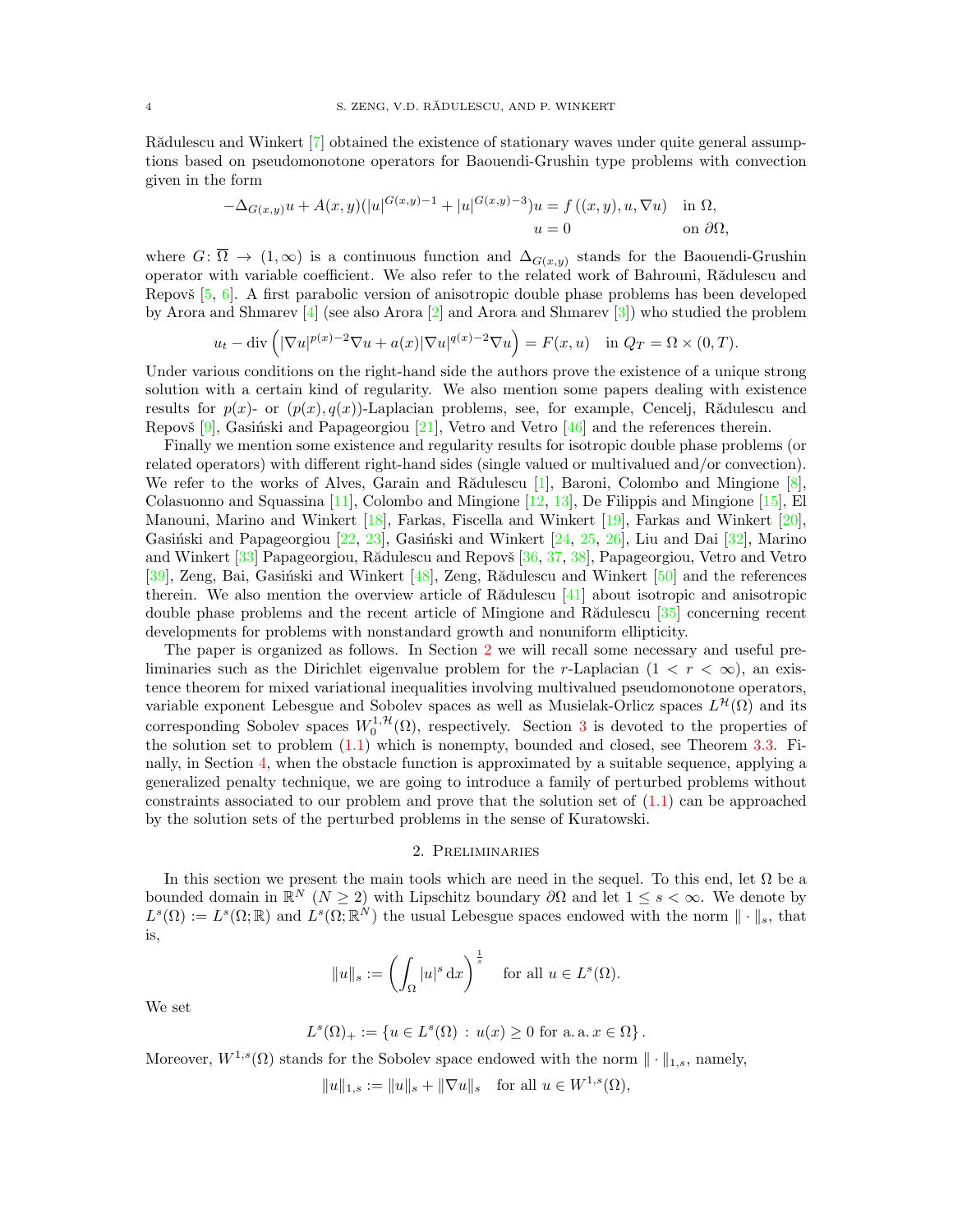where  $\|\nabla u\|_{s} = \|\nabla u\|_{s}.$ 

Let  $s > 1$ . We recall the well-known eigenvalue problem for the s-Laplacian with homogeneous Dirichlet boundary condition given by

<span id="page-4-2"></span>
$$
-\Delta_s u = \lambda |u|^{s-2}u \quad \text{in } \Omega,
$$
  
  $u = 0 \qquad \text{on } \partial\Omega.$  (2.1)

It is well-known that the first eigenvalue, denoted by  $\lambda_{1,s}$ , is positive, simple and isolated. Moreover, it can be variationally characterized through

$$
\lambda_{1,s} := \inf_{u \in W^{1,s}(\Omega) \setminus \{0\}} \frac{\|V u\|_s}{\|u\|_s}.
$$

 $k \rightarrow \infty$ 

see Lê  $[30]$ .

We now recall some basic properties of Lebesgue and Sobolev spaces with variable exponent; see Rădulescu and Repovš [\[42\]](#page-21-26) for more details. We first introduce a subset  $C_+(\overline{\Omega})$  of  $C(\overline{\Omega})$  defined by

$$
C_{+}(\overline{\Omega}) := \{ h \in C(\overline{\Omega}) : 1 < h(x) \text{ for all } x \in \overline{\Omega} \}
$$

and denote by  $M(\Omega)$  the space of all measurable functions  $u: \Omega \to \mathbb{R}$ . For any  $r \in C_+(\overline{\Omega})$ , we define

$$
r_{-} := \min_{x \in \overline{\Omega}} r(x) \quad \text{and} \quad r_{+} := \max_{x \in \overline{\Omega}} r(x).
$$

Let  $p \in C_+(\overline{\Omega})$ . In what follows, we denote by  $p' \in C_+(\overline{\Omega})$  the conjugate variable exponent to p, namely,

<span id="page-4-1"></span>
$$
\frac{1}{p(x)} + \frac{1}{p'(x)} = 1 \quad \text{for all } x \in \overline{\Omega}.
$$

Furthermore, we denote by  $p^*$  the critical Sobolev variable exponent to  $p$  given by

$$
p^*(x) := \begin{cases} \frac{Np(x)}{N - p(x)} & \text{if } p(x) < N, \\ +\infty & \text{if } p(x) \ge N, \end{cases} \quad \text{for all } x \in \overline{\Omega}. \tag{2.2}
$$

For  $r \in C_+(\overline{\Omega})$  the variable exponent Lebesgue space  $L^{r(\cdot)}(\Omega)$  is defined by

$$
L^{r(\cdot)}(\Omega) = \left\{ u \in M(\Omega) \, : \, \int_{\Omega} |u|^{r(x)} \, \mathrm{d}x < +\infty \right\}.
$$

It is well-known that  $L^{r(\cdot)}(\Omega)$  equipped with the Luxemburg norm given by

$$
||u||_{r(\cdot)} := \inf \left\{ \lambda > 0 \, : \, \int_{\Omega} \left( \frac{|u|}{\lambda} \right)^{r(x)} dx \le 1 \right\},\,
$$

is a separable and reflexive Banach space. Moreover, the dual space of  $L^{r(\cdot)}(\Omega)$  is  $L^{r'(\cdot)}(\Omega)$  and the following Hölder type inequality holds

$$
\int_{\Omega} |uv| \, {\rm d} x \leq \left[ \frac{1}{r_{-}} + \frac{1}{r'_{-}} \right] \|u\|_{r(\cdot)} \|v\|_{r'(\cdot)} \leq 2 \|u\|_{r(\cdot)} \|v\|_{r'(\cdot)}
$$

for all  $u \in L^{r(\cdot)}(\Omega)$  and for all  $v \in L^{r'(\cdot)}(\Omega)$ . If  $r_1, r_2 \in C_+(\overline{\Omega})$  are such that  $r_1(x) \le r_2(x)$  for all  $x \in \overline{\Omega}$ , then we have the continuous embedding

<span id="page-4-0"></span>
$$
L^{r_2(\cdot)}(\Omega) \hookrightarrow L^{r_1(\cdot)}(\Omega).
$$

For any  $r \in C_+(\overline{\Omega})$ , we consider the modular function  $\rho_{r(\cdot)}: L^{r(\cdot)}(\Omega) \to \mathbb{R}$  given by

$$
\rho_{r(\cdot)}(u) = \int_{\Omega} |u|^{r(x)} dx \quad \text{for all } u \in L^{r(\cdot)}(\Omega). \tag{2.3}
$$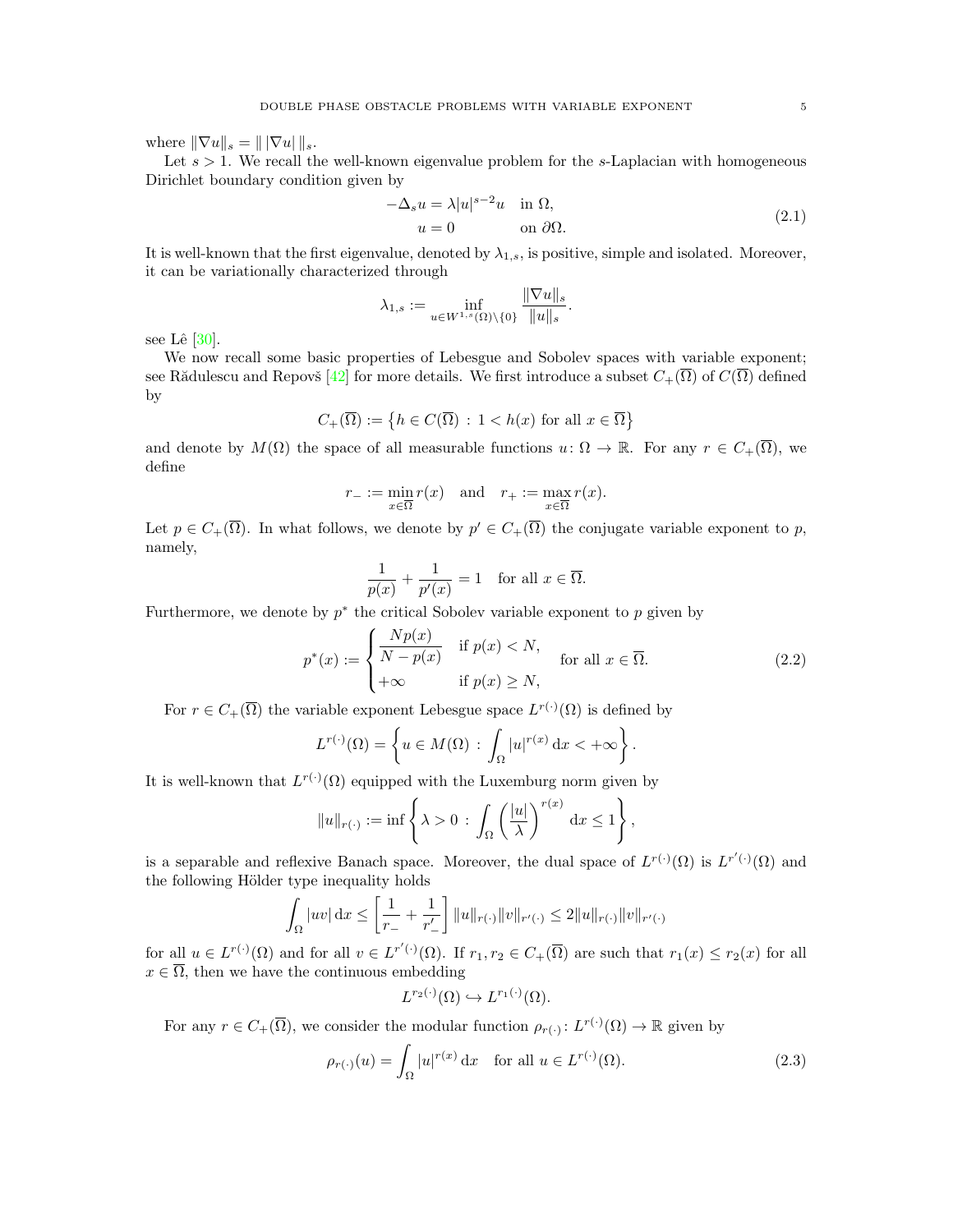The following proposition states some important relations between the norm of  $L^{r(\cdot)}(\Omega)$  and the modular function  $\rho_{r(.)}$  defined in [\(2.3\)](#page-4-0).

<span id="page-5-1"></span>**Proposition 2.1.** If  $r \in C_+(\overline{\Omega})$  and  $u, u_n \in L^{r(\cdot)}(\Omega)$ , then we have the following assertions:

(i)  $||u||_{r(\cdot)} = \lambda \iff \rho_{r(\cdot)}\left(\frac{u}{\lambda}\right) = 1 \text{ with } u \neq 0;$ (ii)  $||u||_{r(\cdot)} < 1$  (resp. = 1, > 1)  $\iff \rho_{r(\cdot)}(u) < 1$  (resp. = 1, > 1); (iii)  $||u||_{r(\cdot)} < 1 \implies ||u||_{r(\cdot)}^{r_+} \leq \rho_{r(\cdot)}(u) \leq ||u||_{r(\cdot)}^{r_-}$  $_{r(\cdot)}^{r}$ ;  $(iv) \|u\|_{r(\cdot)} > 1 \implies \|u\|_{r(\cdot)}^{r(\cdot)} \leq \rho_{r(\cdot)}(u) \leq \|u\|_{r(\cdot)}^{r(\cdot)}$  $_{r(\cdot)}^{r_+};$  $(v) \|u_n\|_{r(\cdot)} \to 0 \iff \rho_{r(\cdot)}(u_n) \to 0;$ (vi)  $||u_n||_{r(\cdot)} \to +\infty \iff \rho_{r(\cdot)}(u_n) \to +\infty.$ 

For  $r \in C_+(\overline{\Omega})$ , we denote by  $W^{1,r(\cdot)}(\Omega)$  the variable exponent Sobolev space given by

$$
W^{1,r(\cdot)}(\Omega) = \left\{ u \in L^{r(\cdot)}(\Omega) : |\nabla u| \in L^{r(\cdot)}(\Omega) \right\}.
$$

We know that  $W^{1,r(\cdot)}(\Omega)$  equipped with the norm

$$
||u||_{1,r(\cdot)} = ||u||_{r(\cdot)} + ||\nabla u||_{r(\cdot)} \text{ for all } u \in W^{1,r(\cdot)}(\Omega)
$$

is a separable and reflexive Banach space, where  $\|\nabla u\|_{r(.)} := \|\nabla u\|_{r(.)}$ . We also consider the subspace  $W_0^{1,r(\cdot)}(\Omega)$  of  $W^{1,r(\cdot)}(\Omega)$  defined by

$$
W_0^{1,r(\cdot)}(\Omega) = \overline{C_0^{\infty}(\Omega)}^{\|\cdot\|_{1,r(\cdot)}}.
$$

For the space  $W_0^{1,r(\cdot)}(\Omega)$ , it is well-known that Poincaré's inequality holds, that is,

$$
||u||_{r(\cdot)} \leq c_0 ||\nabla u||_{r(\cdot)}
$$
 for all  $u \in W_0^{1,r(\cdot)}(\Omega)$ 

for some  $c_0 > 0$ . So, in what follows, we endow the space  $W_0^{1,r(\cdot)}(\Omega)$  with the equivalent norm

$$
||u||_{1,r(\cdot),0} = ||\nabla u||_{r(\cdot)}
$$
 for all  $u \in W_0^{1,r(\cdot)}(\Omega)$ .

For problem [\(1.1\)](#page-1-0), in the whole paper, we assume that the weight function  $\mu$  and the variable exponents  $p$ ,  $q$  satisfy the following conditions:

(H1):  $p, q \in C_+(\overline{\Omega})$  and  $0 \leq \mu(\cdot) \in L^{\infty}(\Omega)$  such that

(i) 
$$
p(x) < N
$$
 for all  $x \in \overline{\Omega}$ ;

(ii)  $p(x) < q(x) < p^*(x)$  for all  $x \in \overline{\Omega}$ .

We set  $\mathbb{R}_+ := [0, +\infty)$ . Let us introduce the nonlinear function  $\mathcal{H} \colon \Omega \times \mathbb{R}_+ \to \mathbb{R}_+$  given by

$$
\mathcal{H}(x,t) = t^{p(x)} + \mu(x)t^{q(x)} \quad \text{for all } (x,t) \in \Omega \times \mathbb{R}_+.
$$

In addition, we denote by  $\rho_{\mathcal{H}}(\cdot)$  the modular function defined as

$$
\rho_{\mathcal{H}}(u) = \int_{\Omega} \mathcal{H}(x, u(x)) dx = \int_{\Omega} \left( |u|^{p(x)} + \mu(x)|u|^{q(x)} \right) dx.
$$
 (2.4)

In the sequel,  $L^{\mathcal{H}}(\Omega)$  stands for the corresponding Musielak-Orlicz space related to the function  $H$  defined by

<span id="page-5-0"></span>
$$
L^{\mathcal{H}}(\Omega) = \{ u \in M(\Omega) : \rho_{\mathcal{H}}(u) < +\infty \},
$$

which is, equipped with the Luxemburg norm

$$
||u||_{\mathcal{H}} := \inf \left\{ \lambda > 0 \, : \, \rho_{\mathcal{H}} \left( \frac{u}{\lambda} \right) \leq 1 \right\} \quad \text{for all } u \in L^{\mathcal{H}}(\Omega),
$$

a separable and reflexive Banach space. Similarly, we introduce the Musielak-Orlicz Sobolev spaces  $W^{1,\mathcal{H}}(\Omega)$  and  $W_0^{1,\mathcal{H}}(\Omega)$  given by

$$
W^{1, \mathcal{H}}(\Omega) = \{ u \in L^{\mathcal{H}}(\Omega) : |\nabla u| \in L^{\mathcal{H}}(\Omega) \}
$$
  

$$
W_0^{1, r(\cdot)}(\Omega) = \overline{C_0^{\infty}(\Omega)}^{\|\cdot\|_{1, \mathcal{H}}},
$$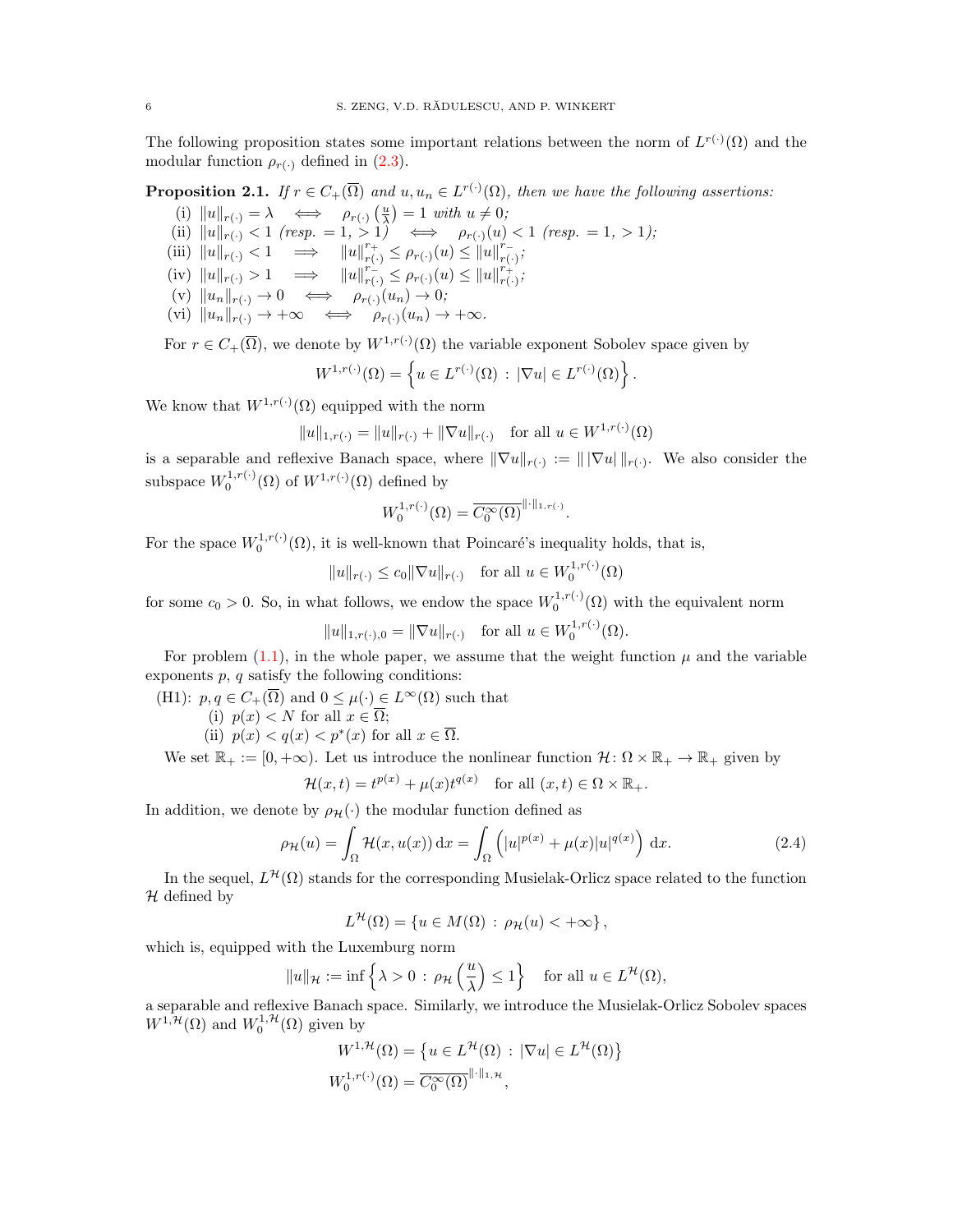where the norm  $\|\cdot\|_{1,\mathcal{H}}$  for both spaces is defined by

$$
||u||_{1,\mathcal{H}} := ||u||_{\mathcal{H}} + ||\nabla u||_{\mathcal{H}} \quad \text{for all } u \in W^{1,\mathcal{H}}(\Omega) \text{ resp. } W_0^{1,\mathcal{H}}(\Omega).
$$

Furthermore, we introduce the seminormed space  $L_{\mu}^{q(\cdot)}(\Omega)$  defined by

$$
L_{\mu}^{q(\cdot)}(\Omega) := \left\{ u \in M(\Omega) \, : \, \int_{\Omega} \mu(x) |u|^{q(x)} \, \mathrm{d}x < +\infty \right\}
$$

endowed with the seminorm

$$
||u||_{q(\cdot),\mu} := \inf \left\{\lambda > 0 \, : \, \int_{\Omega} \mu(x) \left(\frac{|u|}{\lambda}\right)^{q(x)} dx \le 1\right\} \quad \text{for all } u \in L^{q(\cdot)}_{\mu}(\Omega).
$$

From Crespo-Blanco, Gasiński, Harjulehto and Winkert  $[14,$  Proposition 2.13] we have the following proposition.

<span id="page-6-2"></span>**Proposition 2.2.** Let hypotheses (H1) be satisfied and let  $\rho_{\mathcal{H}}$  be defined by [\(2.4\)](#page-5-0).

- (i) if  $u \neq 0$ , then  $||u||_{\mathcal{H}} = \lambda$  if and only if  $\rho_{\mathcal{H}}(\frac{u}{\lambda}) = 1$ ;
- (ii)  $||u||_{\mathcal{H}} < 1$  (resp.  $> 1, = 1$ ) if and only if  $\rho_{\mathcal{H}}(u) < 1$  (resp.  $> 1, = 1$ );
- (iii) if  $||u||_{\mathcal{H}} < 1$ , then  $||u||_{\mathcal{H}}^{q_+} \leq \rho_{\mathcal{H}}(u) \leq ||u||_{\mathcal{H}}^{p_-}$ ;
- (iv) if  $||u||_{\mathcal{H}} > 1$ , then  $||u||_{\mathcal{H}}^{\rho_-} \leq \rho_{\mathcal{H}}(u) \leq ||u||_{\mathcal{H}}^{q_+}$ ;
- (v)  $||u||_{\mathcal{H}} \to 0$  if and only if  $\rho_{\mathcal{H}}(u) \to 0;$
- (vi)  $\|u\|_{\mathcal{H}} \to +\infty$  if and only if  $\rho_{\mathcal{H}}(u) \to +\infty$ .

Next, we collect some useful embedding results for the spaces  $L^{\mathcal{H}}(\Omega)$ ,  $W^{1,\mathcal{H}}(\Omega)$  and  $W_0^{1,\mathcal{H}}(\Omega)$ . We refer to Crespo-Blanco, Gasiński, Harjulehto and Winkert [\[14,](#page-20-0) Proposition 2.15] for its detailed proof.

<span id="page-6-1"></span>**Proposition 2.3.** Let hypotheses (H1) be satisfied and let  $p^*(\cdot)$  be the critical exponent to  $p(\cdot)$ given in  $(2.2)$ . Then the following embeddings hold:

- (i)  $L^{\mathcal{H}}(\Omega) \hookrightarrow L^{r(\cdot)}(\Omega), W^{1,\mathcal{H}}(\Omega) \hookrightarrow W^{1,r(\cdot)}(\Omega), W^{1,\mathcal{H}}_0(\Omega) \hookrightarrow W^{1,r(\cdot)}_0(\Omega)$  are continuous for all  $r \in C(\overline{\Omega})$  with  $1 \leq r(x) \leq p(x)$  for all  $x \in \Omega$ ;
- (ii)  $W^{1,\mathcal{H}}(\Omega) \hookrightarrow L^{r(\cdot)}(\Omega)$  and  $W_0^{1,\mathcal{H}}(\Omega) \hookrightarrow L^{r(\cdot)}(\Omega)$  are compact for all  $r \in C(\overline{\Omega})$  with  $1 \leq$  $r(x) < p^*(x)$  for all  $x \in \overline{\Omega}$ ;
- (iii)  $L^{\mathcal{H}}(\Omega) \hookrightarrow L_{\mu}^{q(\cdot)}(\Omega)$  is continuous;
- (iv)  $L^{q(\cdot)}(\Omega) \hookrightarrow L^{\mathcal{H}}(\Omega)$  is continuous.

From Proposition 2.16 (ii) in Crespo-Blanco, Gasiński, Harjulehto and Winkert  $[14]$  we know that Poincaré's inequality holds

$$
||u||_{\mathcal{H}} \le c_1 ||\nabla u||_{\mathcal{H}} \quad \text{for all } u \in W_0^{1,\mathcal{H}}(\Omega)
$$

for some  $c_1 > 0$  independent of u. Therefore, in this paper, we equip  $W_0^{1,\mathcal{H}}(\Omega)$  with the equivalent norm

$$
||u|| = ||\nabla u||_{\mathcal{H}} \quad \text{for all } u \in W_0^{1,\mathcal{H}}(\Omega).
$$

Throughout the paper the symbols "  $\stackrel{w}{\longrightarrow}$ " and " →" stand for the weak and the strong convergences, respectively. For a Banach space  $(X, \|\cdot\|_X)$  we denote its dual space by  $X^*$  and by  $\langle \cdot, \cdot \rangle_{X^* \times X}$  the duality pairing between  $X^*$  and X.

Now, we consider the nonlinear operator  $A: W_0^{1, H}(\Omega) \to W_0^{1, H}(\Omega)^*$  defined by

<span id="page-6-0"></span>
$$
\langle A(u), v \rangle = \int_{\Omega} \left( |\nabla u|^{p(x)-2} \nabla u + \mu(x) |\nabla u|^{q(x)-2} \nabla u \right) \cdot \nabla v \, \mathrm{d}x \tag{2.5}
$$

for  $u, v \in W_0^{1, H}(\Omega)$  with  $\langle \cdot, \cdot \rangle$  being the duality pairing between  $W_0^{1, H}(\Omega)$  and its dual space  $W_0^{1, H}(\Omega)^*$ . The operator has the following properties, see Crespo-Blanco, Gasiński, Harjulehto and Winkert [\[14,](#page-20-0) Theorem 3.3].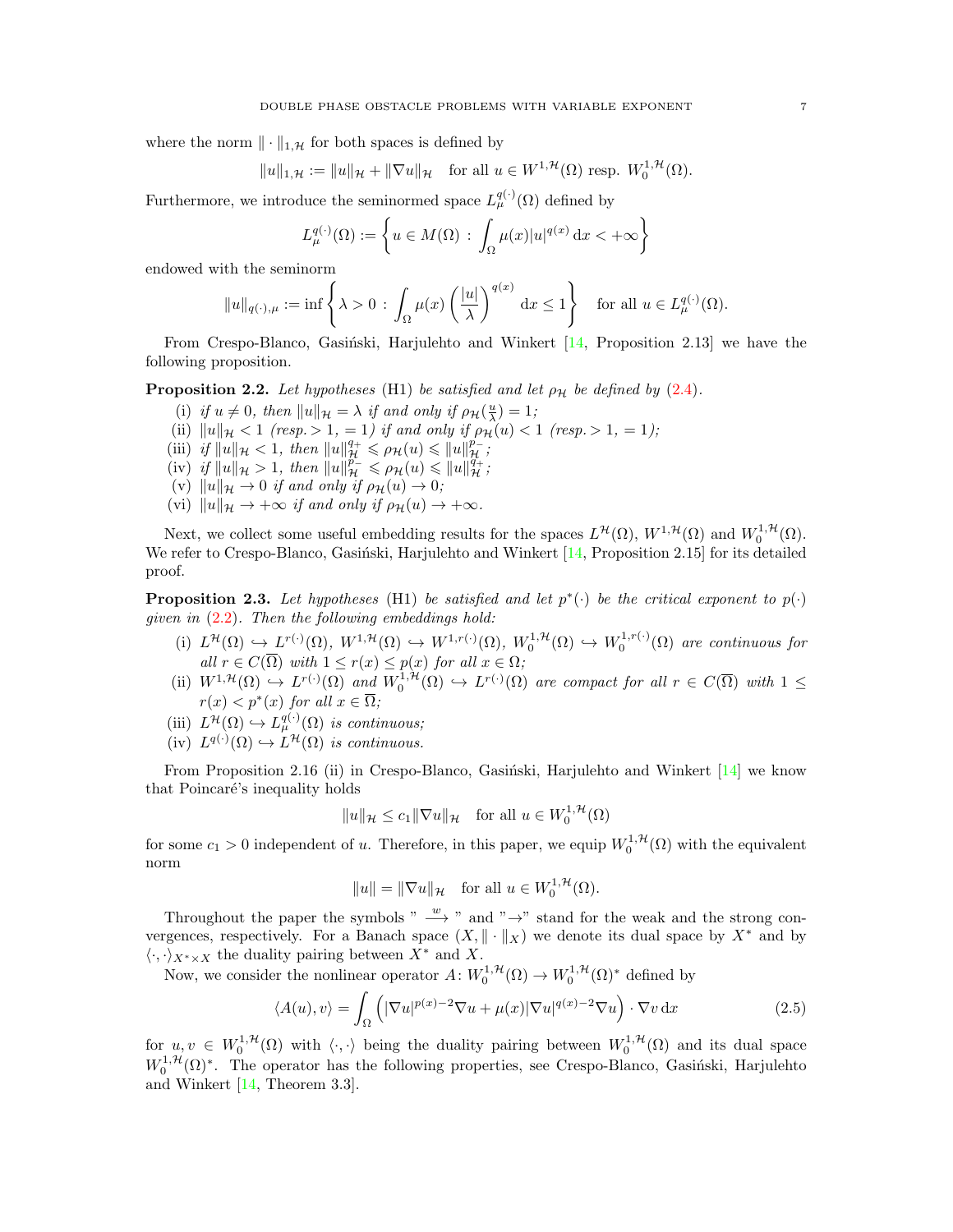<span id="page-7-2"></span>**Theorem 2.4.** Let hypotheses (H1) be satisfied. Then, the operator A defined by  $(2.5)$  is bounded, continuous, strictly monotone and of type  $(S_+)$ , that is,

$$
u_n \xrightarrow{w} u
$$
 in  $W_0^{1,\mathcal{H}}(\Omega)$  and  $\limsup_{n\to\infty} \langle Au_n, u_n - u \rangle \leq 0$ ,

imply  $u_n \to u$  in  $W_0^{1, \mathcal{H}}(\Omega)$ .

Next, we recall the following definition about Kuratowski limits, see Papageorgiou and Winkert [\[40,](#page-21-27) Definition 6.7.4].

**Definition 2.5.** Let  $(X, \tau)$  be a Hausdorff topological space and let  $\{A_n\} \subset 2^X$  be a sequence of sets. We define the  $\tau$ -Kuratowski lower limit of the sets  $A_n$  by

 $\tau\text{-}\liminf_{n\to\infty} A_n := \left\{ x \in X \,:\, x = \tau\text{-}\lim_{n\to\infty} x_n, x_n \in A_n \text{ for all } n \geq 1 \right\},\$ 

and the  $\tau$ -Kuratowski upper limit of the sets  $A_n$ 

$$
\tau\text{-}\limsup_{n\to\infty} A_n := \left\{ x \in X : x = \tau\text{-}\lim_{k\to\infty} x_{n_k}, x_{n_k} \in A_{n_k}, n_1 < n_2 < \ldots < n_k < \ldots \right\}.
$$

If

$$
A = \tau \cdot \liminf_{n \to \infty} A_n = \tau \cdot \limsup_{n \to \infty} A_n,
$$

then A is called  $\tau$ -Kuratowski limit of the sets  $A_n$ .

We end this section by recalling the following existence theorem to mixed variational inequalities which will be applied in Section [3](#page-7-0) for examining the nonemptiness of the solution set to problem [\(1.1\)](#page-1-0), see, for example, Theorem 3.1 of Khan and Motreanu [\[29\]](#page-21-28).

<span id="page-7-1"></span>**Theorem 2.6.** Let X be a reflexive Banach space with its dual space  $X^*$ , C be a nonempty, bounded, closed and convex subset of X,  $f \in X^*$ . If  $\Psi \colon X \to \overline{\mathbb{R}} := \mathbb{R} \cup \{+\infty\}$  is l.s.c. and convex with  $C \cap D(\Psi) \neq \emptyset$ , and multivalued mapping  $F: X \to 2^{X^*}$  satisfies the following conditions:

- (i) for each  $x \in X$ , the set  $F(x)$  is nonempty, closed and convex in  $X^*$ ,
- (ii) for any sequence  $\{(x_n, w_n)\}_{n \in \mathbb{N}} \subset \mathrm{Gr}(F)$  such that

$$
x_n \xrightarrow{w} x
$$
 and  $\limsup_{n \to \infty} \langle w_n, x_n - x \rangle \leq 0$ ,

then for each  $y \in X$  there exists  $w(y) \in F(x)$  satisfying

$$
\liminf_{n \to \infty} \langle w_n, x_n - y \rangle \ge \langle w(y), x - y \rangle,
$$

(ii) for each  $x \in X$  and for each bounded subset B of X with  $B \cap D(F) \neq \emptyset$ , there exists a constant  $c(B, x) \in \mathbb{R}$  such that for each  $(z, u) \in Gr(F)$  with  $z \in B$  it holds

$$
\langle u, z - x \rangle \ge c(B, x),
$$

then there exists  $x \in C \cap D(\Psi)$  such that for some  $w \in F(x)$  we have

$$
\langle w - f, z - x \rangle + \Psi(z) - \Psi(x) \ge 0 \quad for all  $z \in C$ .
$$

#### 3. Properties of the solution set

<span id="page-7-0"></span>This section is devoted to explore the properties of the solution set to problem [\(1.1\)](#page-1-0) which turns out to be nonempty, bounded and closed. First we impose the following hypotheses on the data of problem  $(1.1)$ .

(H2):  $\theta \in C_+(\overline{\Omega})$  is such that

$$
p_- < \theta(x) < p^*(x) \quad \text{for all } x \in \overline{\Omega},
$$

where  $p^*$  is the critical Sobolev variable exponent of p given in  $(2.2)$ .

(H3): The multivalued convection mapping  $f: \Omega \times \mathbb{R} \times \mathbb{R}^N \to 2^{\mathbb{R}}$  has nonempty, compact and convex values such that  $f(x, 0, 0) \neq \{0\}$  for a. a.  $x \in \Omega$  and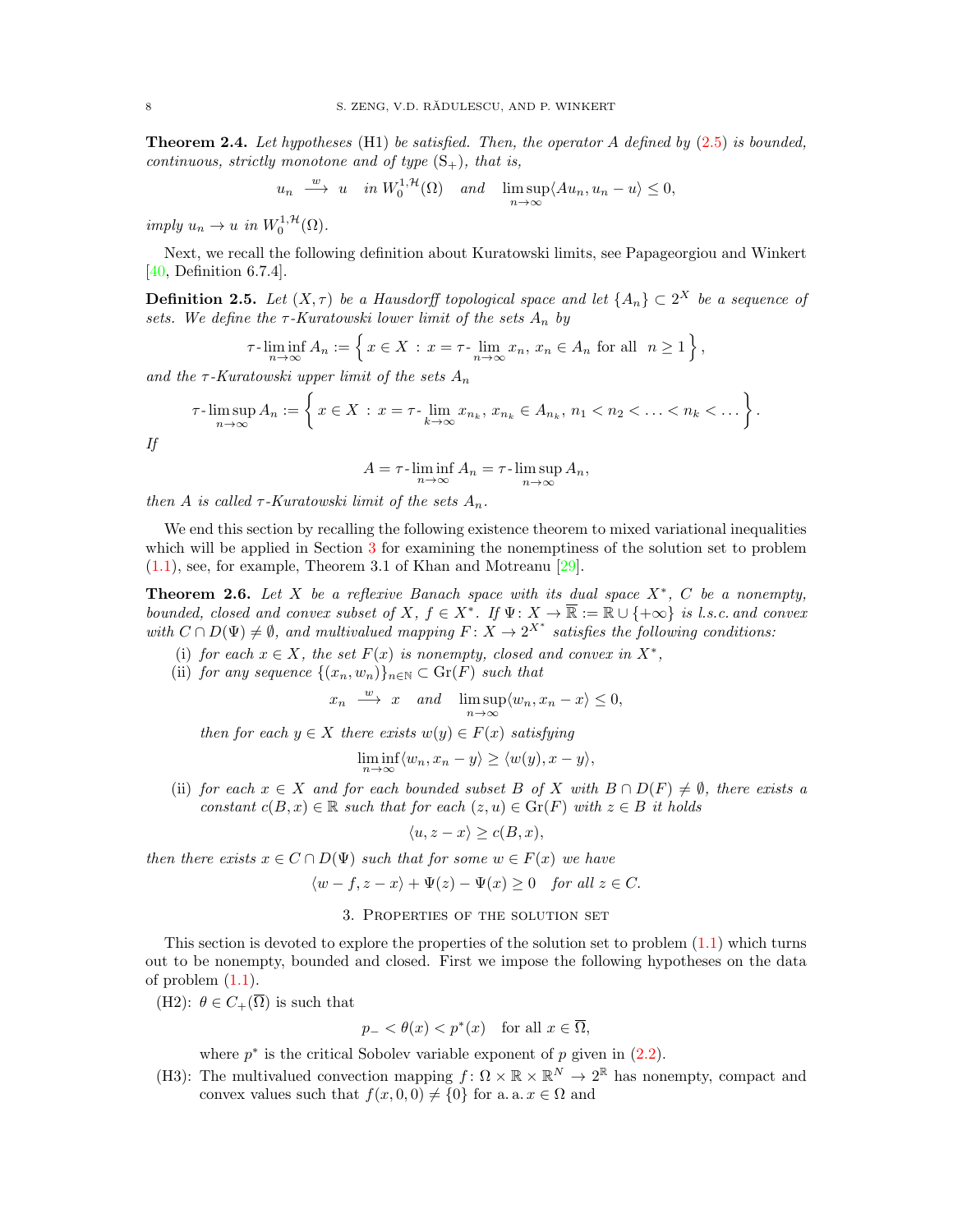- (i) the multivalued mapping  $x \mapsto f(x, s, \xi)$  has a measurable selection for all  $(s, \xi) \in$  $\mathbb{R} \times \mathbb{R}^N$ ;
- (ii) the multivalued mapping  $(s, \xi) \mapsto f(x, s, \xi)$  is upper semicontinuous for a. a.  $x \in \Omega$ ;
- (iii) there exist  $\alpha_f \in L^{\frac{r(\cdot)}{r(\cdot)-1}}(\Omega)_+$  and  $a_f, b_f \geq 0$  such that

$$
|\eta| \leq a_f |\xi|^{\frac{p(x)(r(x)-1)}{r(x)}} + b_f |s|^{r(x)-1} + \alpha_f(x)
$$

for all  $\eta \in f(x, s, \xi)$ , for all  $s \in \mathbb{R}$ , for all  $\xi \in \mathbb{R}^N$  and for a. a.  $x \in \Omega$ , where  $r \in C_+(\overline{\Omega})$ is such that

$$
r(x) < p^*(x) \quad \text{for all } x \in \overline{\Omega};
$$

(iv) there exist  $\beta_f \in L^1_+(\Omega)$  and  $c_f, d_f \geq 0$  satisfying

$$
\eta s \leq c_f |\xi|^{p(x)} + d_f |s|^{p_-} + \beta_f(x)
$$

for all  $\eta \in f(x, s, \xi)$ , for all  $s \in \mathbb{R}$ , for all  $\xi \in \mathbb{R}^N$  and for a. a.  $x \in \Omega$  and the inequality  $1 - c_f - d_f \lambda_{1,p_-}^{-1} > 0,$ 

holds, where  $\lambda_{1,p}^{-1}$  is the first eigenvalue of the Dirichlet eigenvalue problem for the p<sub>−</sub>-Laplacian, see  $(2.1)$  for  $s = p_-\$ .

(H4): The function  $\Phi \colon \Omega \to [0, \infty)$  is such that  $\Phi \in M(\Omega)$ .

Let  $K$  be defined by

<span id="page-8-1"></span>
$$
K = \left\{ u \in W_0^{1,\mathcal{H}}(\Omega) : u(x) \le \Phi(x) \text{ for a.a. } x \in \Omega \right\}.
$$
 (3.1)

**Remark 3.1.** Let  $(H4)$  be satisfied. Then, the set  $K$  is a nonempty, closed and convex subset of  $W_0^{1,\mathcal{H}}(\Omega)$ . Indeed, since  $\Phi(x) \geq 0$  for a. a.  $x \in \Omega$ , we see that  $0 \in K$ , i.e.,  $K \neq \emptyset$ . The convexity of K is obvious. Let  $\{u_n\}_{n\in\mathbb{N}}\subset K$  be a sequence such that  $u_n\to u$  in  $W_0^{1,\mathcal{H}}(\Omega)$  as  $n\to\infty$  for 0 some  $u \in W_0^{1,\mathcal{H}}(\Omega)$ . Since the embedding of  $W_0^{1,\mathcal{H}}(\Omega)$  to  $L^{p_-}(\Omega)$  is continuous, we have  $u_n \to u$  in  $L^{p-}(\Omega)$  as  $n \to \infty$ . Passing to a subsequence if necessary, we may assume that  $u_n(x) \to u(x)$  as  $n \to \infty$  for a. a.  $x \in \Omega$ . Hence, it follows that  $\Phi(x) \geq \lim_{n \to \infty} u_n(x) = u(x)$  for a. a.  $x \in \Omega$ , thus,  $u \in K$ . Therefore, K is closed.

We are now in a position to give the following definition of weak solutions to problem  $(1.1)$ .

**Definition 3.2.** A function  $u \in K$  is called a weak solution of problem [\(1.1\)](#page-1-0) if there exists a function  $\eta \in L^{r'(\cdot)}(\Omega)$  such that  $\eta(x) \in f(x, u(x), \nabla u(x))$  for a. a.  $x \in \Omega$  and

$$
\int_{\Omega} \left( |\nabla u|^{p(x)-2} \nabla u + \mu(x) |\nabla u|^{q(x)-2} \nabla u \right) \cdot \nabla (v-u) \, dx + \int_{\Omega} \beta |u|^{q(x)-2} u(v-u) \, dx
$$
\n
$$
\geq \int_{\Omega} \eta(x) (v-u) \, dx
$$

for all  $v \in K$  with K defined in  $(3.1)$ .

The main result in this section is given by the following theorem which states several properties of the solution set of problem [\(1.1\)](#page-1-0).

<span id="page-8-0"></span>**Theorem 3.3.** Let hypotheses (H1)–(H4) be satisfied. Then, the solution set S of problem [\(1.1\)](#page-1-0) is nonempty, bounded and weakly closed in  $W_0^{1,\mathcal{H}}(\Omega)$  (hence, weakly compact in  $W_0^{1,\mathcal{H}}(\Omega)$ ).

*Proof.* Existence: From hypotheses  $(H3)(i)$ , (ii) and the Yankov-von Neumann-Aumann selection theorem (see Papageorgiou and Winkert [\[40,](#page-21-27) Theorem 2.7.25]) it follows that for each  $u \in W_0^{1, \mathcal{H}}(\Omega)$ we are able to find a measurable selection  $\eta \colon \Omega \to \mathbb{R}$  such that  $\eta(x) \in f(x, u(x), \nabla u(x))$  for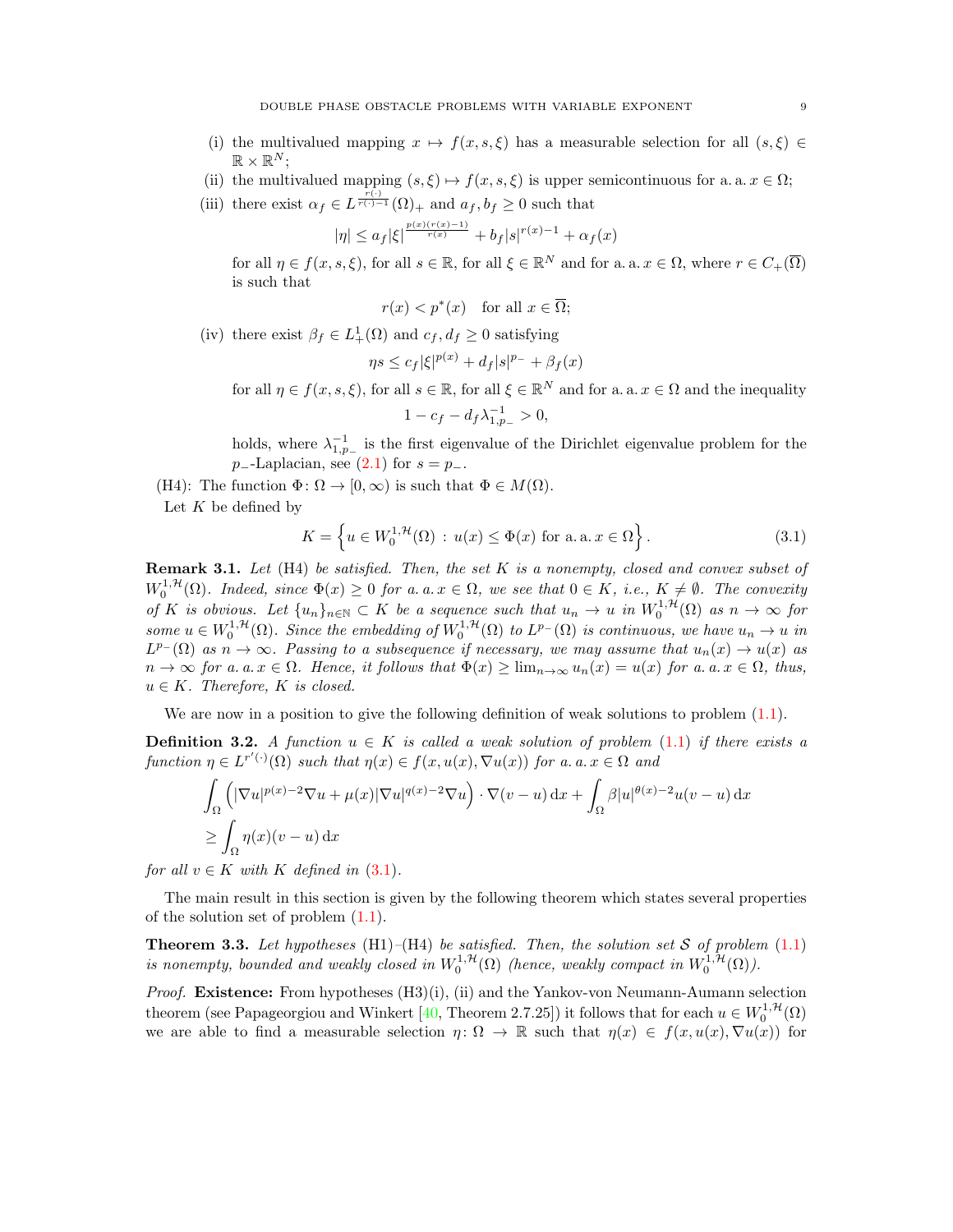a. a.  $x \in \Omega$ . On the other hand, employing hypothesis (H3)(iii) and the elementary inequality  $(|a|+|b|)^s \leq 2^{s-1}(|a|^s+|b|^s)$  for all  $s \geq 1$  and for all  $a, b \in \mathbb{R}$ , we obtain

$$
\int_{\Omega} |\eta(x)|^{r(x)'} dx
$$
\n
$$
\leq \int_{\Omega} \left( a_f |\nabla u|^{r(x)} + b_f |u|^{r(x)-1} + \alpha_f(x) \right)^{r(x)'} dx
$$
\n
$$
\leq M_1 \int_{\Omega} \left( |\nabla u|^{p(x)} + |u|^{r(x)} + \alpha_f(x)^{r(x)'} \right) dx
$$
\n
$$
= M_1 \left( \rho_{p(\cdot)}(|\nabla u|) + \rho_{r(\cdot)}(u) + \rho_{r'(\cdot)}(\alpha_f) \right)
$$
\n
$$
\leq M_1 \left( \max \left\{ ||\nabla u||_{p(\cdot)}^{p_{-}}, ||\nabla u||_{p(\cdot)}^{p_{+}} \right\} + \max \left\{ ||u||_{r(\cdot)}^{r_{-}}, ||u||_{r(\cdot)}^{r_{+}} \right\} + \max \left\{ ||\alpha_f||_{r'(\cdot)}^{r'_{-}}, ||\alpha_f||_{r'(\cdot)}^{r'_{+}} \right\} \right)
$$
\n
$$
< +\infty,
$$
\n(3.2)

for some  $M_1 > 0$ , where we have used Proposition [2.1\(](#page-5-1)iii), (iv) and the inequality

<span id="page-9-1"></span>
$$
\int_{\Omega} c_2^{r'(x)} dx \le \max \left\{ |\Omega| c_2^{r_-}, |\Omega| c_2^{r_+} \right\} \text{ for any } c_2 > 0.
$$

So, we have  $\eta \in L^{r'(\cdot)}(\Omega)$ . This allows us to introduce the Nemytskij operator  $\mathcal{N}_f: W_0^{1,\mathcal{H}}(\Omega) \subset$  $L^{r(\cdot)}(\Omega) \to 2^{L^{r(\cdot)'}(\Omega)}$  corresponding to the multivalued mapping f given by

$$
\mathcal{N}_f(u) = \left\{ \eta \in L^{r(\cdot)'}(\Omega) \, : \, \eta(x) \in f(x, u(x), \nabla u(x)) \text{ for a. a. } x \in \Omega \right\}
$$

for all  $u \in W_0^{1, \mathcal{H}}(\Omega)$ .

Let  $\iota: W_0^{1,\mathcal{H}}(\Omega) \to X := L^{r(\cdot)}(\Omega)$  be the embedding operator of  $W_0^{1,\mathcal{H}}(\Omega)$  into X. It is obvious from Proposition [2.3\(](#page-6-1)ii) that  $\iota$  is linear and compact. We denote by  $\iota^*: L^{r'(\cdot)}(\Omega) \to W_0^{1,\mathcal{H}}(\Omega)^*$  the adjoint operator of  $\iota$  and consider the nonlinear operator  $B: L^{\theta(\cdot)}(\Omega) \to L^{\theta'(\cdot)}(\Omega)$  defined by

$$
\langle Bu, v \rangle = \int_{\Omega} \beta |u|^{\theta(x)-2} uv \, \mathrm{d}x \quad \text{for all } u, v \in L^{\theta(\cdot)}(\Omega).
$$

Obviously,  $B$  is a bounded, continuous and monotone operator. Under the definitions above, it is not difficult to see that  $u \in K$  is a solution of problem [\(1.1\)](#page-1-0), if there exists  $\eta \in L^{r'(\cdot)}(\Omega)$  such that  $\eta(x) \in f(x, u(x), \nabla u(x))$  for a. a.  $x \in \Omega$  and

<span id="page-9-0"></span>
$$
\langle Au + Bu, v - u \rangle \ge \langle \eta, v - u \rangle
$$

for all  $v \in K$ .

Let  $n \in \mathbb{N}$  be large enough such that  $K_n := K \cap \overline{B(0,n)} \neq \emptyset$ , where  $\overline{B(0,n)}$  is the closed ball centered at the origin with radius  $n$ . First, we consider the following auxiliary problem: Find  $u_n \in K_n$  such that there exists  $\eta_n \in \mathcal{N}_f(u_n)$  and

$$
\langle Au_n + Bu_n, v - u_n \rangle \ge \langle \eta_n, v - u_n \rangle \tag{3.3}
$$

for all  $v \in K_n$ . We are going to apply Theorem [2.6](#page-7-1) to examine the existence of a solution to problem [\(3.3\)](#page-9-0). To this end, let  $Fu := Au + Bu - \iota^* \mathcal{N}_f(u)$  for all  $u \in W_0^{1, H}(\Omega)$ . From Kenmochi [\[28\]](#page-21-29) we see that if F is pseudomonotone, then F satisfies all conditions of Theorem [2.6.](#page-7-1)

We claim that  $F: W_0^{1,\mathcal{H}}(\Omega) \to 2^{W_0^{1,\mathcal{H}}(\Omega)^*}$  is pseudomonotone and coercive. The boundedness of A and B along with  $(3.2)$  implies that F is a bounded mapping. The convexity of f guarantees that  $\mathcal{N}_f(u)$  is also convex for each  $u \in W_0^{1,\mathcal{H}}(\Omega)$ . This means that  $F(u)$  is nonempty, bounded, closed and convex in  $W_0^{1, H}(\Omega)^*$  for each  $u \in W_0^{1, H}(\Omega)$ . Taking Proposition 3.58 of Migórski, Ochal and Sofonea  $[34]$  into account, it is sufficient to prove that F is a generalized pseudomonotone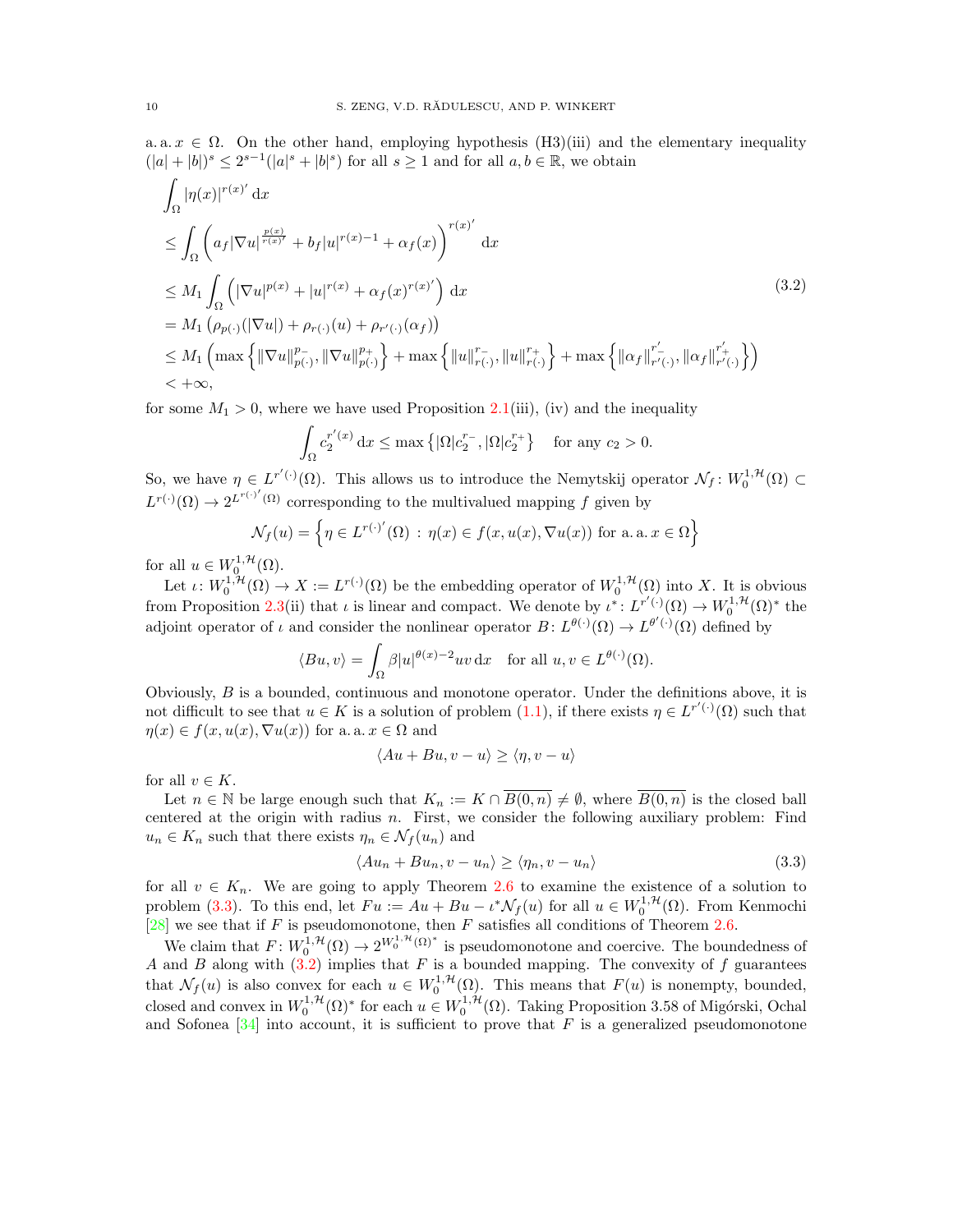operator. Let 
$$
\{u_n\}_{n\in\mathbb{N}} \subset W_0^{1,\mathcal{H}}(\Omega)
$$
 and  $\{\eta_n\}_{n\in\mathbb{N}} \subset W_0^{1,\mathcal{H}}(\Omega)^*$  be sequences such that  
\n $u_n \xrightarrow{w} u$  in  $W_0^{1,\mathcal{H}}(\Omega)$ ,  $\eta_n \xrightarrow{w} \eta$  in  $W_0^{1,\mathcal{H}}(\Omega)^*$ ,  
\n $\eta_n \in F(u_n)$  and  $\limsup_{n\to\infty} \langle \eta_n, u_n - u \rangle \leq 0$  (3.4)

for some  $u \in W_0^{1,\mathcal{H}}(\Omega)$ . Our goal is to show that  $\eta \in F(u)$  and  $\langle \eta_n, u_n \rangle \to \langle \eta, u \rangle$ . For each  $n \in \mathbb{N}$ , there exists  $\xi_n \in \mathcal{N}_f(u_n)$  such that  $\eta_n = Au_n + Bu_n - \iota^* \xi_n$  for each  $n \in \mathbb{N}$ . Keeping in mind that  $\mathcal{N}_f$  is a bounded mapping (see [\(3.2\)](#page-9-1)), we conclude that  $\{\xi_n\}_{n\in\mathbb{N}}$  is bounded in  $L^{r'(\cdot)}(\Omega)$ . Passing to a subsequence if necessary, we may assume that  $\xi_n \stackrel{w}{\longrightarrow} \xi$  in  $L^{r'(\cdot)}(\Omega)$  as  $n \to \infty$  for some  $\xi \in L^{r'(\cdot)}(\Omega)$ . From [\(3.4\)](#page-10-0), we have

$$
\limsup_{n \to \infty} \langle Au_n, u_n - u \rangle + \liminf_{n \to \infty} \langle Bu_n, u_n - u \rangle + \liminf_{n \to \infty} \langle \iota^* \xi_n, u - u_n \rangle
$$
  
\n
$$
\leq \limsup_{n \to \infty} \langle \eta_n, u_n - u \rangle \leq 0.
$$
\n(3.5)

Note that  $\iota$  is a compact embedding, so it holds

$$
\lim_{n \to \infty} \langle \iota^* \xi_n, u - u_n \rangle = \lim_{n \to \infty} \langle \xi_n, \iota(u - u_n) \rangle_{L^{r'(\cdot)}(\Omega) \times L^{r(\cdot)}(\Omega)} = 0.
$$
\n(3.6)

Because of  $\theta(x) < p^*(x)$  for all  $x \in \overline{\Omega}$ , we use Proposition [2.3](#page-6-1) (ii) in order to find

$$
\lim_{n \to \infty} \langle Bu_n, u_n - u \rangle = \lim_{n \to \infty} \langle Bu_n, u_n - u \rangle_{L^{\theta'(\cdot)}(\Omega) \times L^{\theta(\cdot)}(\Omega)} = 0.
$$
\n(3.7)

Inserting  $(3.6)$  and  $(3.7)$  into  $(3.5)$  yields

<span id="page-10-3"></span><span id="page-10-2"></span><span id="page-10-1"></span><span id="page-10-0"></span>
$$
\limsup_{n \to \infty} \langle Au_n, u_n - u \rangle \le 0.
$$

This combined with the fact that A is of type  $(S_+)$  (see Theorem [2.4\)](#page-7-2) implies  $u_n \to u$  in  $W_0^{1, \mathcal{H}}(\Omega)$ . Taking the continuity of A and B account into we know that

$$
Au_n \to Au \quad \text{and} \quad Bu_n \to Bu.
$$

Employing Mazur's theorem for the sequence  $\{\xi_n\}_{n\in\mathbb{N}}$ , we know that there exists a sequence  $\{\zeta_n\}_{n\in\mathbb{N}}$  of convex combinations of  $\{\xi_n\}_{n\in\mathbb{N}}$  such that

<span id="page-10-4"></span>
$$
\zeta_n \to \xi \quad \text{in } L^{r'(\cdot)}(\Omega).
$$

Since the embeddings of  $L^{r'(\cdot)}(\Omega)$  into  $L^{r'}(\Omega)$  and of  $W_0^{1,\mathcal{H}}(\Omega)$  into  $W^{1,r}(\Omega)$  are both continuous, we may assume, without any loss of generality, that

$$
\zeta_n(x) \to \xi(x), \quad u_n(x) \to u(x) \quad \text{and} \quad \nabla u_n(x) \to \nabla u(x) \quad \text{for a. a. } x \in \Omega. \tag{3.8}
$$

However, the convexity of f ensures that  $\zeta_n(x) \in f(x, u_n(x), \nabla u_n(x))$  for a. a.  $x \in \Omega$ . Since f is u.s.c. and has nonempty, bounded, closed values, using Theorem 1.1.4 of Kamenskii, Obukhovskii and Zecca  $[27]$ , we conclude that f is closed, that is, f has closed graph. This fact along with the convergence properties in [\(3.8\)](#page-10-4) shows that  $\xi(x) \in f(x, u(x), \nabla u(x))$  for a. a.  $x \in \Omega$ . This reveals that  $\xi \in \mathcal{N}_f(u)$ . Therefore, we have  $\eta = Au + Bu - \iota^* \xi \in F(u)$  and

$$
\lim_{n \to \infty} \langle \eta_n, u_n \rangle = \lim_{n \to \infty} \langle Au_n + Bu_n - \iota \xi_n, u_n \rangle = \langle Au + Bu - \iota \xi, u \rangle = \langle \eta, u \rangle.
$$

Consequently, we have proved that  $F$  is generalized pseudomonotone. Applying Proposition 3.58 of Migórski, Ochal and Sofonea  $[34]$ , it turns out that F is pseudomonotone.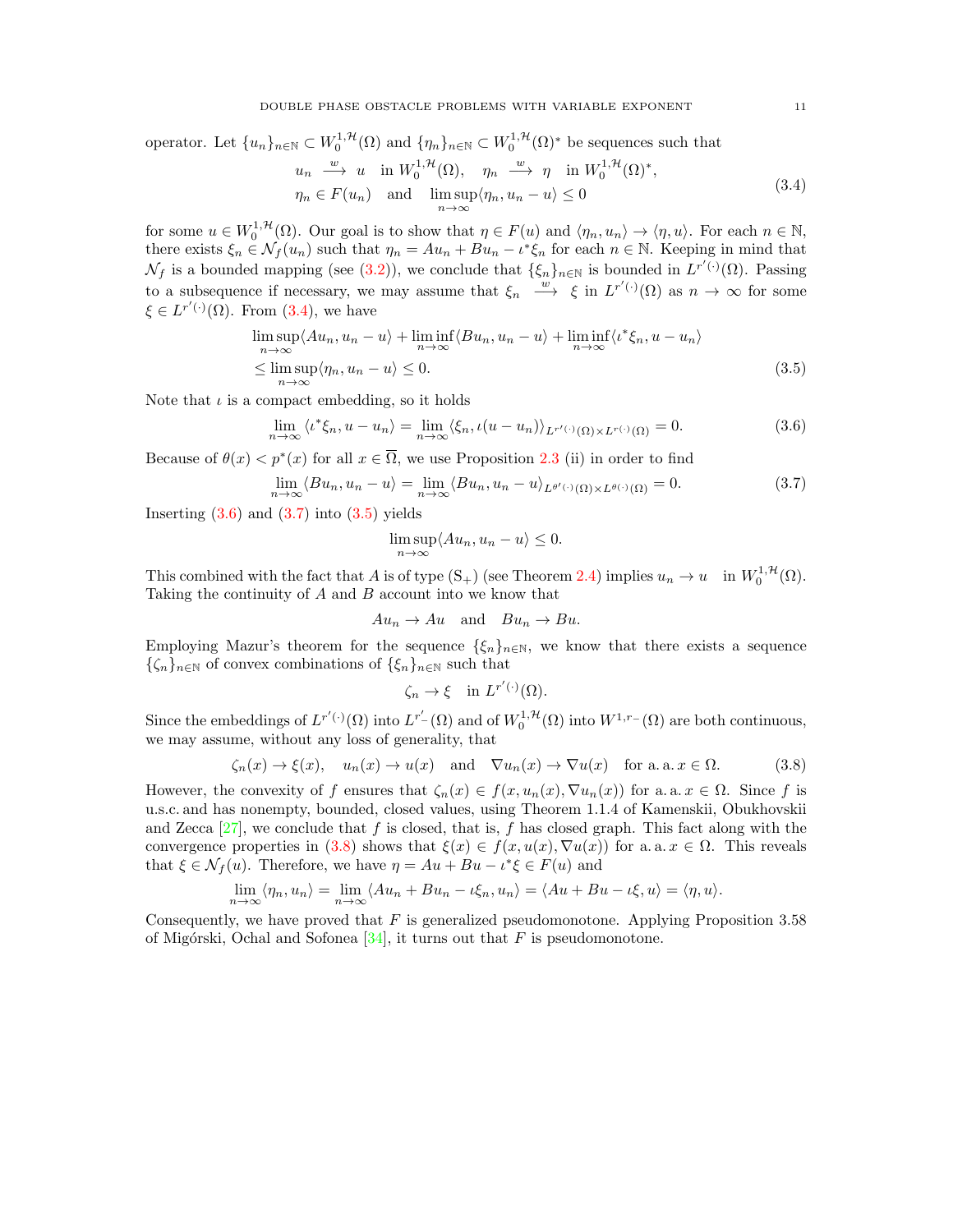Next, we have to show that F is coercive. For any  $u \in W_0^{1,\mathcal{H}}(\Omega)$  and any  $\eta \in \mathcal{N}_f(u)$ , by using Proposition  $2.2(iii)$  $2.2(iii)$  and (iv), we have

$$
\langle Fu, u \rangle = \int_{\Omega} \left( |\nabla u|^{p(x)} + \mu(x) |\nabla u|^{q(x)} \right) dx + \int_{\Omega} \beta |u|^{\theta(x)} dx - \int_{\Omega} \eta(x) u dx
$$
  
\n
$$
\geq \rho_{\mathcal{H}}(\nabla u) - \int_{\Omega} \left( c_f |\nabla u|^{p(x)} + d_f |u|^{p-} + \beta_f(x) \right) dx
$$
  
\n
$$
\geq \rho_{\mathcal{H}}(\nabla u) - c_f \rho_{\mathcal{H}}(\nabla u) - d_f \lambda_{1, p_-}^{-1} ||\nabla u||_{p_-}^{p-} + ||\beta_f||_1
$$
  
\n
$$
\geq \rho_{\mathcal{H}}(\nabla u) - c_f \rho_{\mathcal{H}}(\nabla u) - d_f \lambda_{1, p_-}^{-1} \int_{\Omega} |u|^{p(x)} dx - ||\beta_f||_1 - M_3
$$
  
\n
$$
\geq \left( 1 - c_f - d_f \lambda_{1, p_-}^{-1} \right) \rho_{\mathcal{H}}(\nabla u) - ||\beta_f||_1 - M_3
$$
  
\n
$$
\geq \left( 1 - c_f - d_f \lambda_{1, p_-}^{-1} \right) \min \{ ||\nabla u||_{\mathcal{H}}^{q+}, ||\nabla u||_{\mathcal{H}}^{p-} \} - ||\beta_f||_1 - M_3.
$$

Here we have used Young's inequality to get

<span id="page-11-1"></span>
$$
\int_{\Omega} |u|^{p_-} \, \mathrm{d}x \le \int_{\Omega} |u|^{p(x)} \, \mathrm{d}x + M_3
$$

for some  $M_3 > 0$  owing to  $p \in C(\overline{\Omega})$  with  $p(x) \geq p_{-}$  for all  $x \in \Omega$ . This proves that F is coercive.

Therefore, all conditions of Theorem [2.6](#page-7-1) are fulfilled with  $\Psi \equiv 0$ . Using this theorem, we conclude that for each  $n \in \mathbb{N}$  problem [\(3.3\)](#page-9-0) has at least one solution  $u_n \in K_n$ . Furthermore, we claim that there exists  $N_0 > 0$  such that

<span id="page-11-0"></span>
$$
||u_{N_0}|| < N_0,\t\t(3.10)
$$

where  $u_{N_0}$  is a solution of problem  $(3.3)$  with  $n = N_0$ . Let us assume that  $(3.10)$  is not true. Then for each  $n \in \mathbb{N}$  and for any solution  $u_n \in K_n$  of problem  $(3.3)$  we have

<span id="page-11-3"></span><span id="page-11-2"></span>
$$
||u_n|| = n.
$$
\n(3.11)

Since  $0 \in K_n$  for every  $n \in \mathbb{N}$ , we can take  $v = 0$  into  $(3.3)$  in order to get

$$
\langle Au_n + Bu_n, u_n \rangle \le \langle \eta_n, u_n \rangle.
$$

From  $(3.9)$ , we have

$$
\rho_{\mathcal{H}}(\nabla u_n) \leq \int_{\Omega} \left( c_f |\nabla u_n|^{p(x)} + d_f |u_n|^{p-} + \beta_f(x) \right) dx
$$
  
\n
$$
\leq c_f \rho_{\mathcal{H}}(\nabla u_n) + d_f \lambda_{1,p_{-}}^{-1} ||\nabla u_n||_{p_{-}}^{p-} + ||\beta_f||_1
$$
  
\n
$$
\leq c_f \rho_{\mathcal{H}}(\nabla u_n) + d_f \lambda_{1,p_{-}}^{-1} \int_{\Omega} |u_n|^{p(x)} dx + ||\beta_f||_1 + M_4
$$
  
\n
$$
\leq \left( c_f + d_f \lambda_{1,p_{-}}^{-1} \right) \rho_{\mathcal{H}}(\nabla u_n) + ||\beta_f||_1 + M_4
$$
\n(3.12)

for some  $M_4 > 0$ . Hence,

$$
\left(1 - c_f - d_f \lambda_{1, p_-}^{-1}\right) \min\left\{\|\nabla u_n\|_{\mathcal{H}}^{q_+}, \|\nabla u_n\|_{\mathcal{H}}^{p_-}\right\}
$$
  

$$
\leq \left(1 - c_f - d_f \lambda_{1, p_-}^{-1}\right) \rho_{\mathcal{H}}(\nabla u_n)
$$
  

$$
\leq \|\beta_f\|_1 + M_4.
$$

Passing to the limit as  $n \to \infty$  in the inequality above and using [\(3.11\)](#page-11-2) this leads to a contradiction. Therefore, there exists  $N_0 > 0$  such that inequality  $(3.10)$  holds. Let  $u_{N_0} \in K_{N_0}$  satisfy inequality [\(3.10\)](#page-11-0). For any  $w \in K$ , we take  $t \in (0,1)$  small enough such that  $v_t = tw + (1-t)u_{N_0} \in K_{N_0}$ which is possible due to [\(3.10\)](#page-11-0). Inserting  $v_t$  into [\(3.3\)](#page-9-0) with  $n = N_0$  gives

$$
\langle Au_{N_0} + Bu_{N_0}, w - u_{N_0} \rangle \ge \langle \eta_{N_0}, w - u_{N_0} \rangle
$$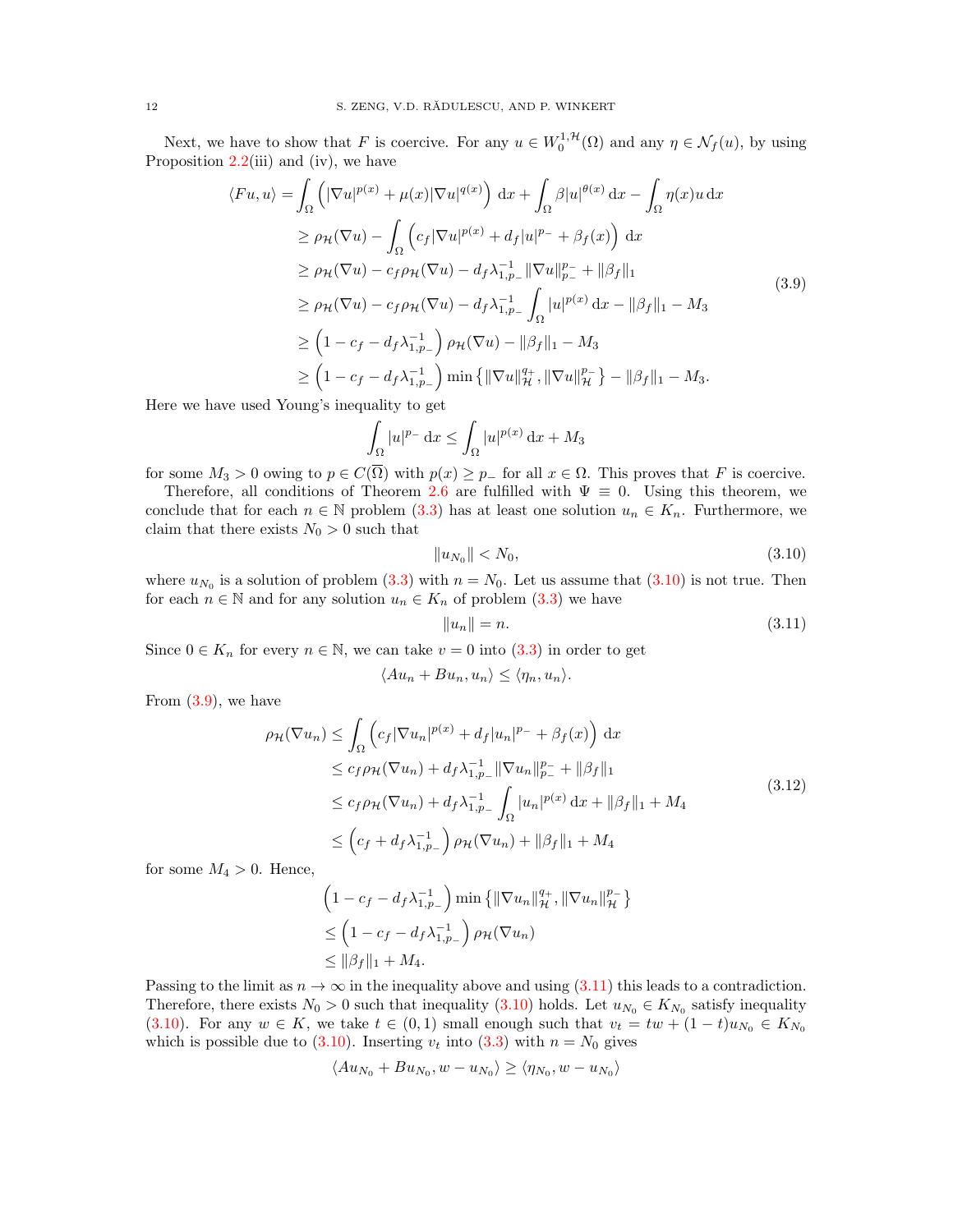with  $\eta_{N_0} \in \mathcal{N}_f(u_{N_0})$ . The arbitrariness of  $w \in K$  and the fact that  $f(x, 0, 0) \neq \{0\}$  for a. a.  $x \in \Omega$ , implies that  $u_{N_0}$  is a nontrivial weak solution of problem  $(1.1)$ . Consequently, the solution set of problem [\(1.1\)](#page-1-0) is nonempty.

**Boundedness:** Arguing by contradiction, suppose that the solution set S of problem  $(1.1)$  is unbounded. Then, we are able to find a sequence  $\{u_n\}_{n\in\mathbb{N}}\subset\mathcal{S}$  such that  $||u_n||\to\infty$  as  $n\to\infty$ . Arguing as above, for each  $n \in \mathbb{N}$ , we have  $\eta_n \in L^{r'(\cdot)}(\Omega)$  with  $\eta_n(x) \in f(x, u_n(x), \nabla u_n(x))$  for a. a.  $x \in \Omega$  and

$$
\int_{\Omega} \left( |\nabla u_n|^{p(x)} + \mu(x) |\nabla u_n|^{q(x)} \right) dx + \int_{\Omega} \beta |u_n|^{q(x)} dx - \int_{\Omega} \eta_n(x) u_n dx \le 0.
$$

Applying [\(3.9\)](#page-11-1) yields

$$
0 \ge \left(1 - c_f - d_f \lambda_{1, p_-}^{-1}\right) \min\{\|\nabla u_n\|_{\mathcal{H}}^{q_+}, \|\nabla u_n\|_{\mathcal{H}}^{p_-}\} - \|\beta_f\|_1 - M_5 \to +\infty
$$

for some  $M_5 > 0$ , which is a contradiction. Therefore, the solution set S of problem [\(1.1\)](#page-1-0) is bounded.

**Closedness:** Let  $\{u_n\}_{n\in\mathbb{N}}\subset\mathcal{S}$  be a sequence such that  $u_n \stackrel{w}{\longrightarrow} u$  in  $W_0^{1,\mathcal{H}}(\Omega)$ . Then, for each  $n \in \mathbb{N}$ , there exists  $\eta_n \in L^{r'(\cdot)}(\Omega)$  such that  $\eta_n(x) \in f(x, u_n(x), \nabla u_n(x))$  for a. a.  $x \in \Omega$  and

$$
\int_{\Omega} \left( |\nabla u_n|^{p(x)-2} \nabla u_n + \mu(x) |\nabla u_n|^{q(x)-2} \nabla u_n \right) \cdot \nabla (v - u_n) \, dx
$$
\n
$$
+ \int_{\Omega} \beta |u_n|^{\theta(x)-2} u_n(v - u_n) \, dx \ge \int_{\Omega} \eta_n(x) (v - u_n) \, dx
$$
\n(3.13)

for all  $v \in K$ . The convexity and the closedness of K ensures that  $u \in K$ . Recall that the embedding  $W_0^{1,\mathcal{H}}(\Omega) \hookrightarrow L^{r(\cdot)}(\Omega)$  is compact and the sequence  $\{\eta_n\}_{n\in\mathbb{N}}$  is bounded in  $L^{r'(\cdot)}(\Omega)$  (see [\(3.2\)](#page-9-1)). Therefore, we have

<span id="page-12-0"></span>
$$
\lim_{n \to \infty} \int_{\Omega} \eta_n(x) (u - u_n) \, \mathrm{d}x = 0,
$$

where we have used Fatou's Lemma. Taking  $v = u$  in [\(3.13\)](#page-12-0) and passing to the upper limit as  $n \to \infty$  for the resulting inequality, we get

$$
\limsup_{n\to\infty} \langle A(u_n), u_n - u \rangle \leq \limsup_{n\to\infty} \langle B(u_n), u - u_n \rangle - \lim_{n\to\infty} \int_{\Omega} \eta_n(x) (u - u_n) dx \leq 0.
$$

Here we have applied the continuity of B and the compactness of the embedding of  $W_0^{1,\mathcal{H}}(\Omega)$  into  $L^{\theta(\cdot)}(\Omega)$ . This together with the convergence  $u_n \xrightarrow{w} u$  in  $W_0^{1,\mathcal{H}}(\Omega)$  and the  $(S_+)$ -property of A (see Proposition [2.4\)](#page-7-2) deduces that  $u_n \to u$  in  $W_0^{1, \mathcal{H}}(\Omega)$ .

From hypotheses (H3) and the boundedness of  $\{\eta_n\}_{n\in\mathbb{N}}$ , we can show that  $\eta_n \stackrel{w}{\longrightarrow} \eta$  in  $L^{r'(\cdot)}(\Omega)$ with some  $\eta \in L^{r'(\cdot)}(\Omega)$  such that  $\eta(x) \in f(x, u(x), \nabla u(x))$  for a. a.  $x \in \Omega$ . Taking the upper limit in inequality [\(3.13\)](#page-12-0) as  $n \to \infty$  yields

$$
\int_{\Omega} \left( |\nabla u|^{p(x)-2} \nabla u + \mu(x) |\nabla u|^{q(x)-2} \nabla u \right) \cdot \nabla (v-u) \, dx + \int_{\Omega} \beta |u|^{\theta(x)-2} u(v-u) \, dx
$$
\n
$$
\geq \int_{\Omega} \eta(x) (v-u) \, dx
$$

for all  $v \in K$  with  $\eta(x) \in f(x, u(x), \nabla u(x))$  for a. a.  $x \in \Omega$ . Thus,  $u \in \mathcal{S}$  and so,  $\mathcal{S}$  is weakly closed in  $W_0^{1, \mathcal{H}}$  $(\Omega)$ .

Let us now mention some special cases of our problem. Particularly, if  $\Phi \equiv +\infty$ , then we have  $K = W_0^{1, \mathcal{H}}(\Omega)$ . In this situation, we can use the same arguments as in the proof of Theorem [3.3](#page-8-0) to get the following result.

**Corollary 3.4.** Let hypotheses  $(H1)$ – $(H3)$  be satisfied. Then, the solution set of the elliptic inclu-sion [\(1.3\)](#page-1-3) is nonempty, bounded and weakly closed in  $W_0^{1, H}(\Omega)$ .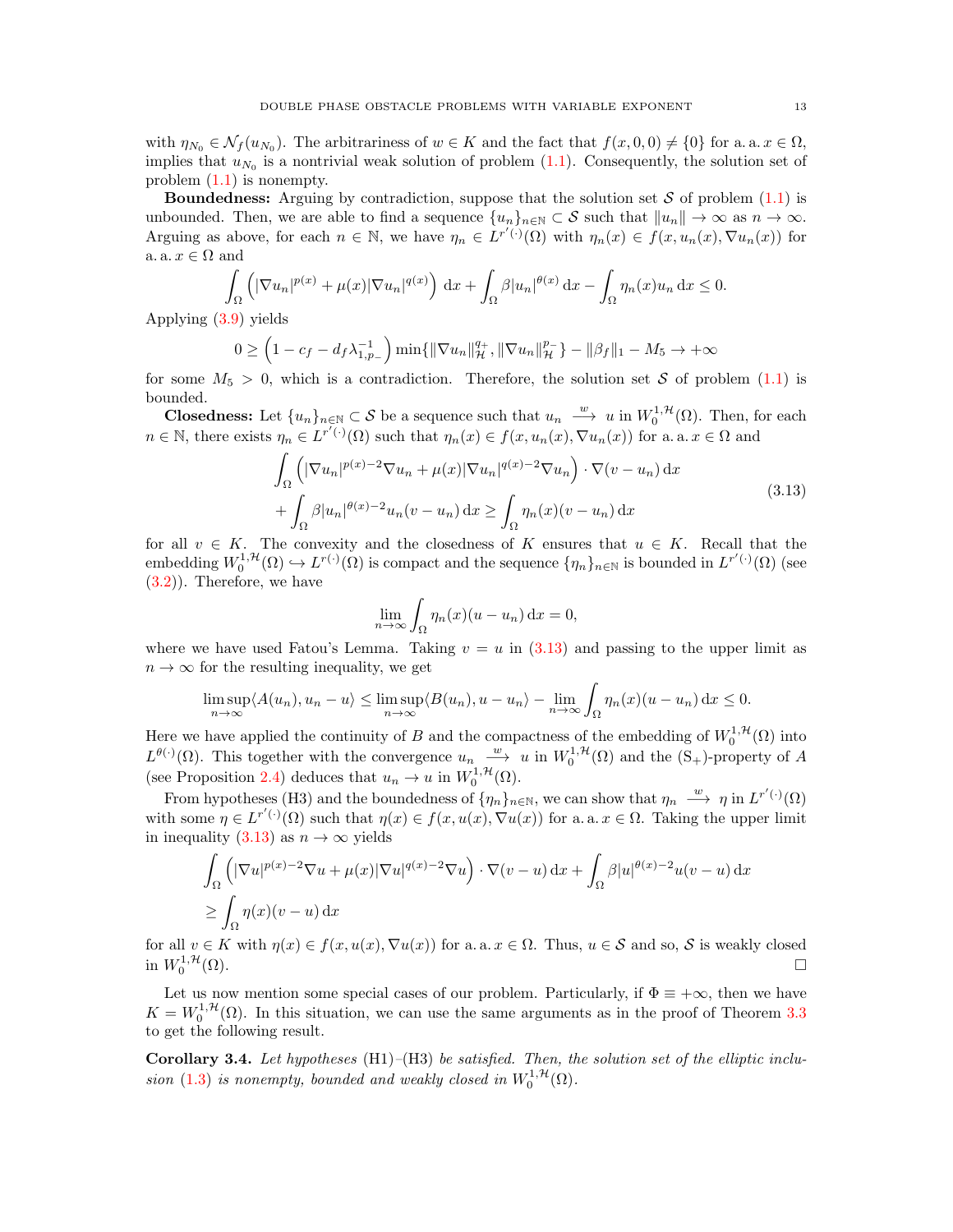If  $\beta = 0$ , we have the following existence theorem for problem [\(1.2\)](#page-1-4).

Corollary 3.5. Let hypotheses  $(H1)$ ,  $(H3)$  and  $(H4)$  be satisfied. Then, the solution set of the elliptic inclusion [\(1.2\)](#page-1-4) is nonempty, bounded and weakly closed in  $W_0^{1, H}(\Omega)$ .

If we combine the two cases above, that is,  $\beta = 0$  and  $\Phi \equiv +\infty$ , we obtain the following result.

<span id="page-13-1"></span>Corollary 3.6. Let hypotheses (H1) and (H3) be satisfied. Then, the solution set of the elliptic inclusion [\(1.4\)](#page-1-1) is nonempty, bounded and weakly closed in  $W_0^{1,\mathcal{H}}(\Omega)$ .

**Remark 3.7.** Note that if f is a single valued mapping, then Corollary [3.6](#page-13-1) coincides with Theorem  $4.4$  of Crespo-Blanco, Gasiński, Harjulehto and Winkert  $[14]$ .

Finally, when p, q and  $\theta$  are constants, that is,  $1 < p < N$ ,  $p < q < p^*$  and  $1 < \theta < p^*$ , then we have the following result.

Corollary 3.8. Let hypotheses (H3) and (H4) be satisfied. If, in addition,  $p, q, \theta$  are constants and  $0 \leq \mu(\cdot) \in L^{\infty}(\Omega)$  such that  $1 < p < N$ ,  $p < q < p^*$  and  $\theta < p^*$ , then the solution set of the elliptic inclusion [\(1.5\)](#page-1-2) is nonempty, bounded and weakly closed in  $W_0^{1, H}(\Omega)$ .

# 4. Convergence analysis

<span id="page-13-0"></span>The section is devoted to explore a critical convergence result for the variable exponent double phase obstacle problem given in  $(1.1)$ . More precisely, when the obstacle function  $\Phi$  is approximated by a suitable sequence, via applying a generalized penalty technique, we are going to introduce a family of perturbed problems without constraints associated with problem [\(1.1\)](#page-1-0). Then, a convergence theorem is established which shows that the solution set  $S$  can be approached by the solution sets of the perturbed problems, denoted by  $\{\mathcal{S}_n\}_{n\in\mathbb{N}}$ , in the sense of Kuratowski.

We suppose the following assumptions.

- (H5):  $\{\varepsilon_n\}_{n\in\mathbb{N}}$  is a sequence such that  $\varepsilon_n > 0$  for each  $n \in \mathbb{N}$  and  $\varepsilon_n \to 0$  as  $n \to \infty$ .
- (H6):  $\Phi \in W_0^{1,\mathcal{H}}(\Omega)$  and  $\{\Phi_n\}_{n\in\mathbb{N}} \subset W_0^{1,\mathcal{H}}(\Omega)$  are such that  $\Phi(x) > 0$  for a. a.  $x \in \Omega$  and  $\Phi_n \to \Phi$ in  $W_0^{1,\mathcal{H}}(\Omega)$  as  $n \to \infty$ .

From hypothesis (H6), without any loss of any generality, we can assume that  $\Phi_n(x) \geq 0$  for a. a.  $x \in \Omega$  and for all  $n \in \mathbb{N}$ . For each  $n \in \mathbb{N}$ , let us introduce a family of penalty operators  ${P_n}_{n\in\mathbb{N}}$  with  $P_n: L^{p(\cdot)}(\Omega) \to L^{p'(\cdot)}(\Omega)$  associated to the sets  ${K_n}_{n\in\mathbb{N}}$  defined by

$$
\langle P_n u, v \rangle_{L^{p'(\cdot)}(\Omega) \times L^{p(\cdot)}(\Omega)} = \int_{\Omega} \left[ (u - \Phi_n)^+ \right]^{p(x) - 1} v \, dx \quad \text{for all } u, v \in L^{p(\cdot)}(\Omega), \tag{4.1}
$$

where  $K_n$  is given by

<span id="page-13-2"></span>
$$
K_n = \left\{ u \in W_0^{1,\mathcal{H}}(\Omega) : u(x) \le \Phi_n(x) \text{ for a. a. } x \in \Omega \right\}.
$$

For each fixed  $n \in \mathbb{N}$ , the following lemma gives some important properties of  $P_n$ .

<span id="page-13-3"></span>**Lemma 4.1.** If  $\Phi_n \in L^{p'(\cdot)}(\Omega)$ , then the function  $P_n: L^{p(\cdot)}(\Omega) \to L^{p'(\cdot)}(\Omega)$  given in [\(4.1\)](#page-13-2) is bounded, demicontinuous and monotone.

*Proof.* Let  $u \in L^{p(\cdot)}(\Omega)$  and  $\lambda = ||u||_{p(\cdot)}$ . From Young's inequality and Proposition [2.1](#page-5-1) it follows that

$$
||P_n u||_{p'(\cdot)} = \sup_{v \in L^{p(\cdot)}(\Omega), ||v||_{p(\cdot)} = 1} \langle P_n u, v \rangle_{L^{p'(\cdot)}(\Omega) \times L^{p(\cdot)}(\Omega)}
$$
  
= 
$$
\sup_{v \in L^{p(\cdot)}(\Omega), ||v||_{p(\cdot)} = 1} \int_{\Omega} \left[ (u - \Phi_n)^+ \right]^{p(x) - 1} v \, dx
$$
  

$$
\leq \sup_{v \in L^{p(\cdot)}(\Omega), ||v||_{p(\cdot)} = 1} \left[ \frac{p_+ - 1}{p_-} \int_{\Omega} \left[ (u - \Phi_n)^+ \right]^{p(x)} \, dx + \frac{1}{p_-} \int_{\Omega} |v|^{p(x)} \, dx \right]
$$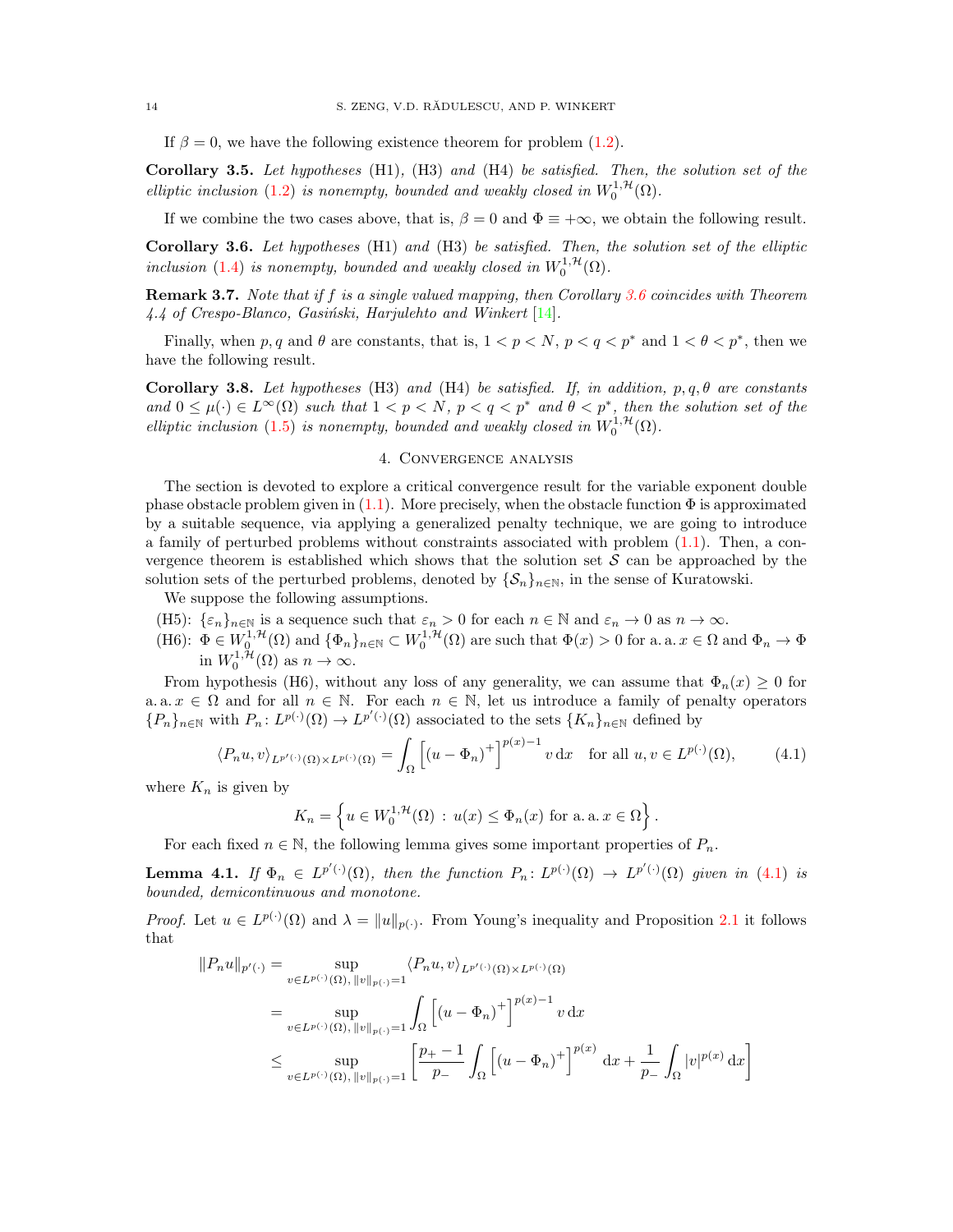DOUBLE PHASE OBSTACLE PROBLEMS WITH VARIABLE EXPONENT 15

$$
= \left[\frac{p_{+} - 1}{p_{-}} \int_{\Omega} \left[ (u - \Phi_{n})^{+} \right]^{p(x)} dx + \frac{1}{p_{-}} \right]
$$
  
\n
$$
\leq \left[\frac{p_{+} - 1}{p_{-}} \int_{\Omega} \left[ |u| + |\Phi_{n}| \right]^{p(x)} dx + \frac{1}{p_{-}} \right]
$$
  
\n
$$
\leq \left[ \frac{(p_{+} - 1)M_{6}}{p_{-}} \int_{\Omega} \left[ \left( \frac{|u|}{\lambda} \right)^{p(x)} \lambda^{p(x)} + |\Phi_{n}|^{p(x)} \right] dx + \frac{1}{p_{-}} \right]
$$
  
\n
$$
\leq M_{7} \left[ \max \left\{ \lambda^{p_{-}}, \lambda^{p_{+}} \right\} + 1 \right]
$$

for some  $M_6, M_7 > 0$ . Therefore,  $P_n$  is bounded.

Note that  $D(P_n) = L^{p(\cdot)}(\Omega)$ . So, from Denkowski, Migórski and Papageorgiou [\[16,](#page-20-15) Exercise I.9 in Sect. 1.9] we know that  $P_n$  is demicontinuous if and only if  $P_n$  is hemicontinuous. Employing the estimates above along with Lebesgue's Dominated Convergence Theorem, it is not difficult to see that  $t \mapsto \langle P_n(u + tv), w \rangle$  is continuous for all  $u, v, w \in L^{p(\cdot)}(\Omega)$ . Thus,  $P_n$  is hemicontinuous and so it is also demicontinuous. Finally, the monotonicity of  $P_n$  is a direct consequence of the fact that the function  $s \mapsto (s^+)^{\eta}$  is increasing for all  $\eta > 0$ .

**Remark 4.2.** From the definition of  $K_n$  and  $P_n$  we have  $P_nu = 0$  for all  $u \in K_n$ , that is,  $K_n \subset \text{ker}(P_n)$ . It is not difficult to see that if  $u \in L^{p(\cdot)}(\Omega)$  is such that  $P_n u = 0$ , then we have

$$
\left[ (u - \Phi_n)^+ \right]^{p(x)-1} = 0 \quad \text{for a. } a, x \in \Omega.
$$

This implies that  $u(x) \leq \Phi_n(x)$  a. a.  $x \in \Omega$ . Therefore,  $u \in W_0^{1,\mathcal{H}}(\Omega)$  with  $P_nu = 0$  entails that  $u \in K_n$ , *i.e.*,  $\ker(P_n) = K_n$ .

We introduce the function  $P: L^{p(\cdot)}(\Omega) \to L^{p'(\cdot)}(\Omega)$  given by

$$
\langle Pu, v \rangle_{L^{p'(\cdot)}(\Omega) \times L^{p(\cdot)}(\Omega)} = \int_{\Omega} \left[ (u - \Phi)^+ \right]^{p(x) - 1} v \, dx \quad \text{for all } u, v \in L^{p(\cdot)}(\Omega).
$$

It is clear that  $u \in K$  if and only if  $Pu = 0$ , that is, P is a penalty operator of K.

For each  $n \in \mathbb{N}$ , we consider the following perturbed problem corresponding to problem  $(1.1)$ 

<span id="page-14-0"></span>
$$
-\operatorname{div}\left(|\nabla u|^{p(x)-2}\nabla u + \mu(x)|\nabla u|^{q(x)-2}\nabla u\right) + \beta|u|^{\theta(x)-2}u
$$
  
+
$$
\frac{1}{\varepsilon_n}\left[(u-\Phi_n)^+\right]^{p(x)-1} \in f(x,u,\nabla u)
$$
  
in  $\Omega$ ,  
 $u=0$  on  $\partial\Omega$ . (4.2)

The weak solutions of problem [\(4.2\)](#page-14-0) are understood in the following sense.

**Definition 4.3.** A function  $u \in W_0^{1,\mathcal{H}}(\Omega)$  is called a weak solution of problem [\(4.2\)](#page-14-0) if there exists  $\eta \in L^{r(\cdot)'}(\Omega)$  such that  $\eta(x) \in f(x, u(x), \nabla u(x))$  for a. a.  $x \in \Omega$  and

$$
\int_{\Omega} \left( |\nabla u|^{p(x)-2} \nabla u + \mu(x) |\nabla u|^{q(x)-2} \nabla u \right) \cdot \nabla v \, dx
$$

$$
+ \int_{\Omega} \beta |u|^{\theta(x)-2} uv \, dx + \frac{1}{\varepsilon_n} \int_{\Omega} \left[ (u - \Phi_n)^+ \right]^{p(x)-1} v \, dx
$$

$$
= \int_{\Omega} \eta(x)v \, dx
$$

for all  $v \in W_0^{1, \mathcal{H}}(\Omega)$ .

The main result in this section about the existence and convergence properties of problem [\(4.2\)](#page-14-0) is given as follows.

<span id="page-14-1"></span>**Theorem 4.4.** Let hypotheses  $(H1)$ – $(H3)$ ,  $(H5)$  and  $(H6)$  be satisfied.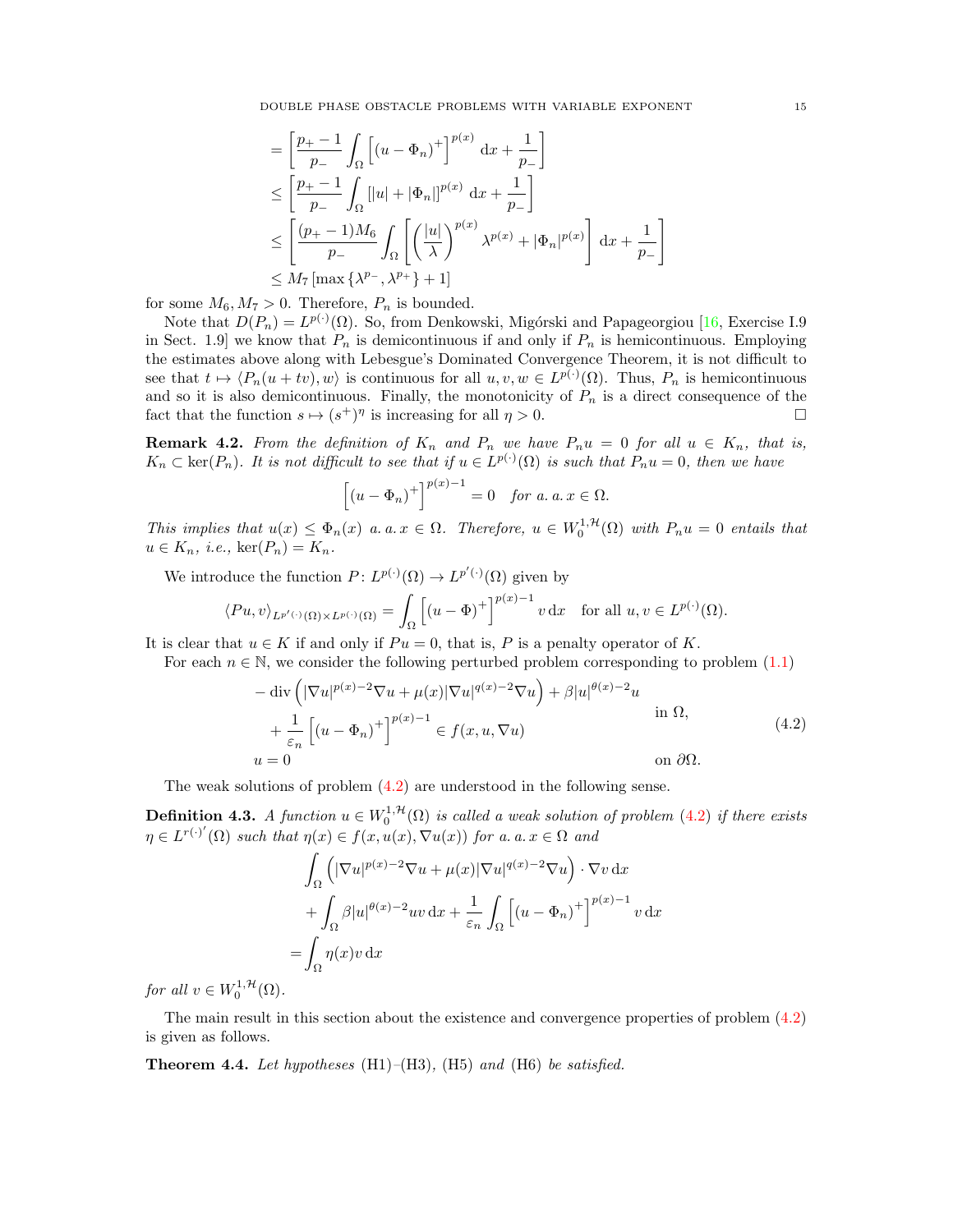(i) For each  $n \in \mathbb{N}$ , the set  $S_n$  of the weak solutions to problem [\(4.2\)](#page-14-0) is nonempty, bounded and weakly closed in  $W_0^{1, \mathcal{H}}(\Omega)$ .

(ii) It holds

$$
\emptyset \neq w\text{-}\limsup_{n\to\infty} \mathcal{S}_n = s\text{-}\limsup_{n\to\infty} \mathcal{S}_n \subset \mathcal{S}.
$$

(iii) For each  $u \in s$ - $\limsup_{n \to \infty} S_n$  and any sequence  $\{\widetilde{u}_n\}_{n \in \mathbb{N}}$  with n→∞

 $\widetilde{u}_n \in \mathcal{T}(\mathcal{S}_n, u)$  for each  $n \in \mathbb{N}$ ,

there exists a subsequence of  $\{\widetilde{u}_n\}_{n\in\mathbb{N}}$  converging strongly to u in  $W_0^{1,\mathcal{H}}(\Omega)$ , where the set  $\mathcal{T}(S, u)$  is defined by  $\mathcal{T}(\mathcal{S}_n, u)$  is defined by

$$
\mathcal{T}(\mathcal{S}_n, u) := \left\{ \widetilde{u} \in \mathcal{S}_n : ||u - \widetilde{u}|| \le ||u - v|| \text{ for all } v \in \mathcal{S}_n \right\}.
$$

*Proof.* (i) Let  $n \in \mathbb{N}$  be fixed. Taking Lemma [4.1](#page-13-3) into account we see that operator  $P_n$  defined in [\(4.1\)](#page-13-2) is demicontinuous, monotone and bounded. Similar to the proof of Theorem [3.3,](#page-8-0) consider  $B(\cdot) + \frac{1}{\varepsilon_n} P_n$  instead of  $B(\cdot)$ , we can show that the solution set of problem [\(4.2\)](#page-14-0) is nonempty, bounded and weakly closed.

(ii) We divide the proof of this part into three steps.

Step I: The set  $\bigcup$  $\bigcup_{n\in\mathbb{N}}\mathcal{S}_n$  is uniformly bounded in  $W_0^{1,\mathcal{H}}(\Omega)$ .

Let us suppose that  $\bigcup$  $\bigcup_{n\in\mathbb{N}}\mathcal{S}_n$  is unbounded in  $W_0^{1,\mathcal{H}}(\Omega)$ . Then there exists a sequence  $\{u_n\}_{n\in\mathbb{N}}\subset$ 

 $W_0^{1,\mathcal{H}}(\Omega)$  (for a subsequence if necessary) with  $u_n \in \mathcal{S}_n$  for each  $n \in \mathbb{N}$  such that

<span id="page-15-0"></span>
$$
||u_n|| \to \infty \quad \text{as } n \to \infty.
$$

Thus, for each  $n \in \mathbb{N}$ , we can find  $\eta_n \in L^{r(\cdot)'}(\Omega)$  with  $\eta_n(x) \in f(x, u_n(x), \nabla u_n(x))$  for a. a.  $x \in \Omega$ such that

$$
\int_{\Omega} \left( |\nabla u_n|^{p(x)-2} \nabla u_n + \mu(x) |\nabla u_n|^{q(x)-2} \nabla u_n \right) \cdot \nabla v \, dx \n+ \int_{\Omega} \beta |u_n|^{\theta(x)-2} u_n v \, dx + \frac{1}{\varepsilon_n} \int_{\Omega} \left[ (u_n - \Phi_n)^+ \right]^{p(x)-1} v \, dx \n= \int_{\Omega} \eta_n(x) v \, dx
$$
\n(4.3)

for all  $v \in W_0^{1, H}(\Omega)$ . Choosing  $v = -u_n$  in [\(4.3\)](#page-15-0) we obtain

$$
\int_{\Omega} \left( |\nabla u_n|^{p(x)} + \mu(x) |\nabla u_n|^{q(x)} \right) dx + \int_{\Omega} \beta |u_n|^{\theta(x)} dx
$$
  
=  $\frac{1}{\varepsilon_n} \int_{\Omega} \left[ (u_n - \Phi_n)^+ \right]^{p(x)-1} (-u_n) dx + \int_{\Omega} \eta_n(x) u_n dx$   
 $\leq \int_{\Omega} \eta_n(x) u_n dx,$ 

where the last inequality is obtained by using the nonnegativity of  $s \mapsto \left[ (s - \Phi_n)^+ \right]^{p(x)-1} s$  due to  $\Phi_n(x) \geq 0$  for a. a.  $x \in \Omega$ . A simple calculation gives (similar to [\(3.12\)](#page-11-3)) that

$$
\left(1 - c_f - d_f \lambda_{1, p_-}^{-1}\right) \min\{\|\nabla u_n\|_{\mathcal{H}}^{q_+}, \|\nabla u_n\|_{\mathcal{H}}^{p_-}\}\n\n\le \left(1 - c_f - d_f \lambda_{1, p_-}^{-1}\right) \rho_{\mathcal{H}}(\nabla u_n)\n\n\le \|\beta_f\|_1 + M_8
$$

for some  $M_8 > 0$ . Passing to the limit as  $n \to \infty$  for the estimates above, we get a contradiction. Therefore, the set  $\bigcup$  $\bigcup_{n\in\mathbb{N}}\mathcal{S}_n$  is uniformly bounded in  $W_0^{1,\mathcal{H}}(\Omega)$ . This proves Step I.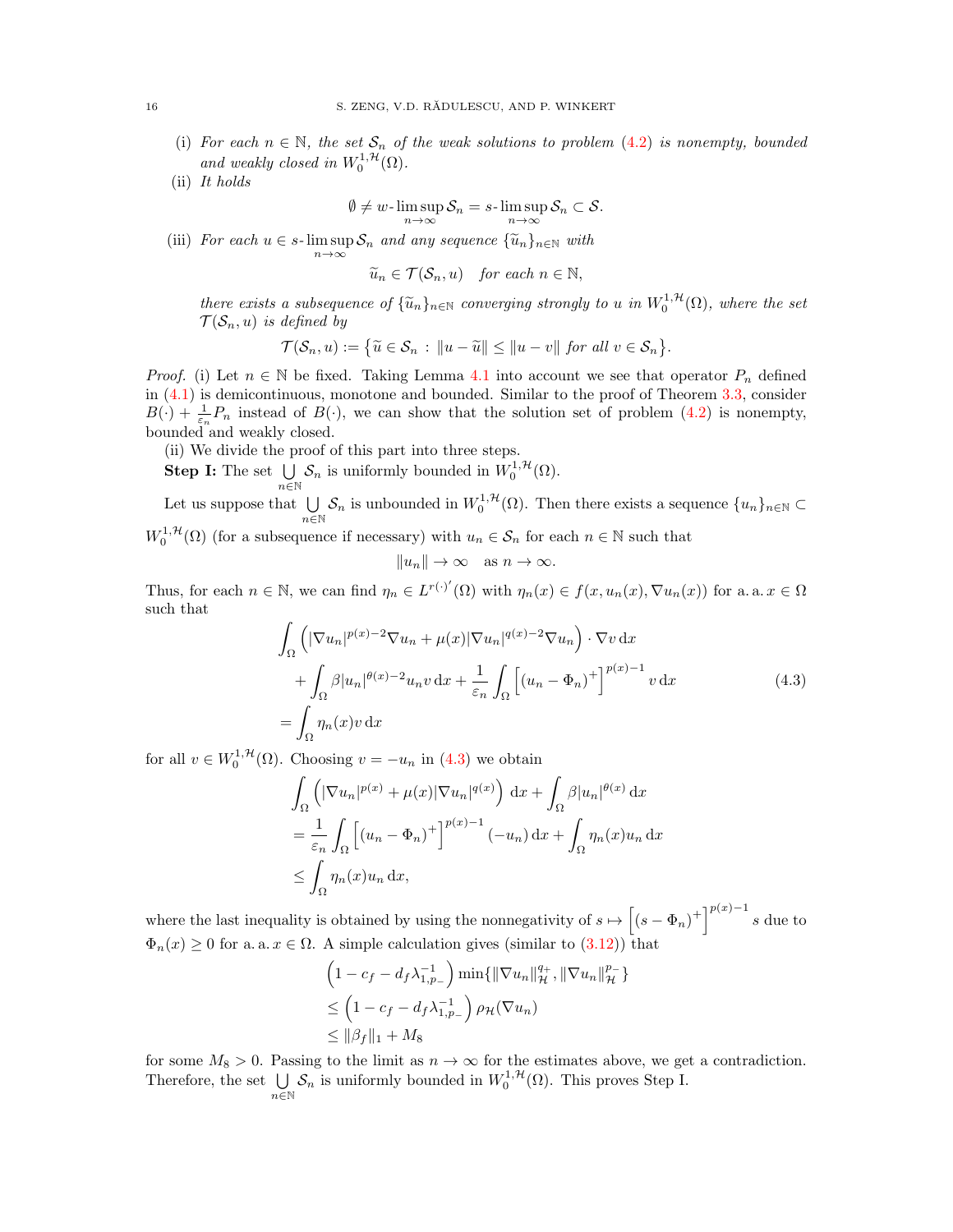Let  $\{u_n\}_{n\in\mathbb{N}}\subset W_0^{1,\mathcal{H}}(\Omega)$  be a sequence such that  $u_n\in\mathcal{S}_n$  for each  $n\in\mathbb{N}$ . Based on Step I, we may assume that

<span id="page-16-2"></span><span id="page-16-0"></span>
$$
u_n \xrightarrow{w} u \quad \text{as } n \to \infty \tag{4.4}
$$

for some  $u \in W_0^{1,\mathcal{H}}(\Omega)$  and for a subsequence if necessary. Thus, the set w- $\limsup_{n\to\infty} S_n$  is nonempty.

In the next step, we are going to show that w-  $\limsup_{n\to\infty} S_n$  is a subset of S. For any fixed  $u \in w$ - lim sup<sub>n→∞</sub>  $\mathcal{S}_n$ , passing to a subsequence if necessary, we are able to find a sequence  ${u_n}_{n\in\mathbb{N}}\subset W_0^{1,\mathcal{H}}(\Omega)$  with  $u_n\in\mathcal{S}_n$  for all  $n\in\mathbb{N}$  such that  $(4.4)$  is satisfied. Our aim is to show that  $u \in \mathcal{S}$ .

Step II:  $u \in K$ , that is,  $u(x) \leq \Phi(x)$  for a. a.  $x \in \Omega$ .

For every  $n \in \mathbb{N}$ , we have  $\eta_n \in \mathcal{N}_f(u_n)$  and

$$
\frac{1}{\varepsilon_n} \int_{\Omega} \left( u_n - \Phi_n \right)^+ v \, \mathrm{d}x = \langle Au_n + Bu_n, -v \rangle + \int_{\Omega} \eta_n(x) v \, \mathrm{d}x. \tag{4.5}
$$

For any  $\delta > 0$ , by applying Young's inequality, Hölder's inequality and hypothesis (H3)(iii) we obtain

$$
\int_{\Omega} \eta_n(x)v \, dx \le \int_{\Omega} \left( a_f |\nabla u_n| \frac{p(x)(r(x)-1)}{r(x)} + b_f |u_n|^{r(x)-1} + \alpha_f(x) \right) v \, dx
$$
\n
$$
\le \int_{\Omega} \left( \delta |\nabla u_n|^{p(x)} + c_1(\delta) |v|^{r(x)} + \delta |u_n|^{r(x)} + c_2(\delta) |v|^{r(x)} \right) dx
$$
\n
$$
+ \left[ \frac{1}{r_-} + \frac{1}{r'_-} \right] ||\alpha_f||_{r'(\cdot)} ||v||_{r(\cdot)}
$$
\n(4.6)

for some  $c_1(\delta), c_2(\delta) > 0$ . Using [\(4.6\)](#page-16-1) in [\(4.5\)](#page-16-2), by applying the boundedness of A and B (see Proposition [2.4\)](#page-7-2), the convergence [\(4.4\)](#page-16-0) and the continuity of the embedding  $W_0^{1,\mathcal{H}}(\Omega) \hookrightarrow L^{r(\cdot)}(\Omega)$ , there exists a constant  $M_9 > 0$ , which is independent of n, such that

<span id="page-16-1"></span>
$$
\frac{1}{\varepsilon_n} \int_{\Omega} \left[ (u_n - \Phi_n)^+ \right]^{p(x)-1} v \, dx \le M_9(1 + \|v\|),
$$

or equivalently,

<span id="page-16-3"></span>
$$
\int_{\Omega} \left[ \left( u_n - \Phi_n \right)^{+} \right]^{p(x)-1} v \, dx \le \varepsilon_n M_9(1 + \|v\|) \tag{4.7}
$$

for all  $v \in W_0^{1,\mathcal{H}}(\Omega)$ . Letting  $n \to \infty$  in [\(4.7\)](#page-16-3), using the convergence [\(4.4\)](#page-16-0), the compactness of the embedding  $W_0^{1,\mathcal{H}}(\Omega) \hookrightarrow L^{p(\cdot)}(\Omega)$  and Lebesgue's Dominated Convergence Theorem, we have

$$
\int_{\Omega} \left[ (u - \Phi)^+ \right]^{p(x)-1} v \, dx = \int_{\Omega} \lim_{n \to \infty} \left[ (u_n - \Phi_n)^+ \right]^{p(x)-1} v \, dx
$$

$$
= \lim_{n \to \infty} \int_{\Omega} \left[ (u_n - \Phi_n)^+ \right]^{p(x)-1} v \, dx
$$

$$
\leq \lim_{n \to \infty} \varepsilon_n M_9(1 + ||v||)
$$

$$
= 0
$$

for all  $v \in W_0^{1,\mathcal{H}}(\Omega)$ . This implies  $(u(x) - \Phi(x))^{+} = 0$  for a.a.  $x \in \Omega$  and so,  $u(x) \leq \Phi(x)$  for a. a.  $x \in \Omega$ . Hence,  $u \in K$ .

Step III:  $u \in \mathcal{S}$ .

First, we know that

$$
\langle Au_n, u_n - v \rangle = \langle Bu_n, v - u_n \rangle + \frac{1}{\varepsilon_n} \int_{\Omega} \left[ (u_n - \Phi_n)^+ \right]^{p(x)-1} (v - u_n) \, dx + \int_{\Omega} \eta_n(x) (u_n - v) \, dx
$$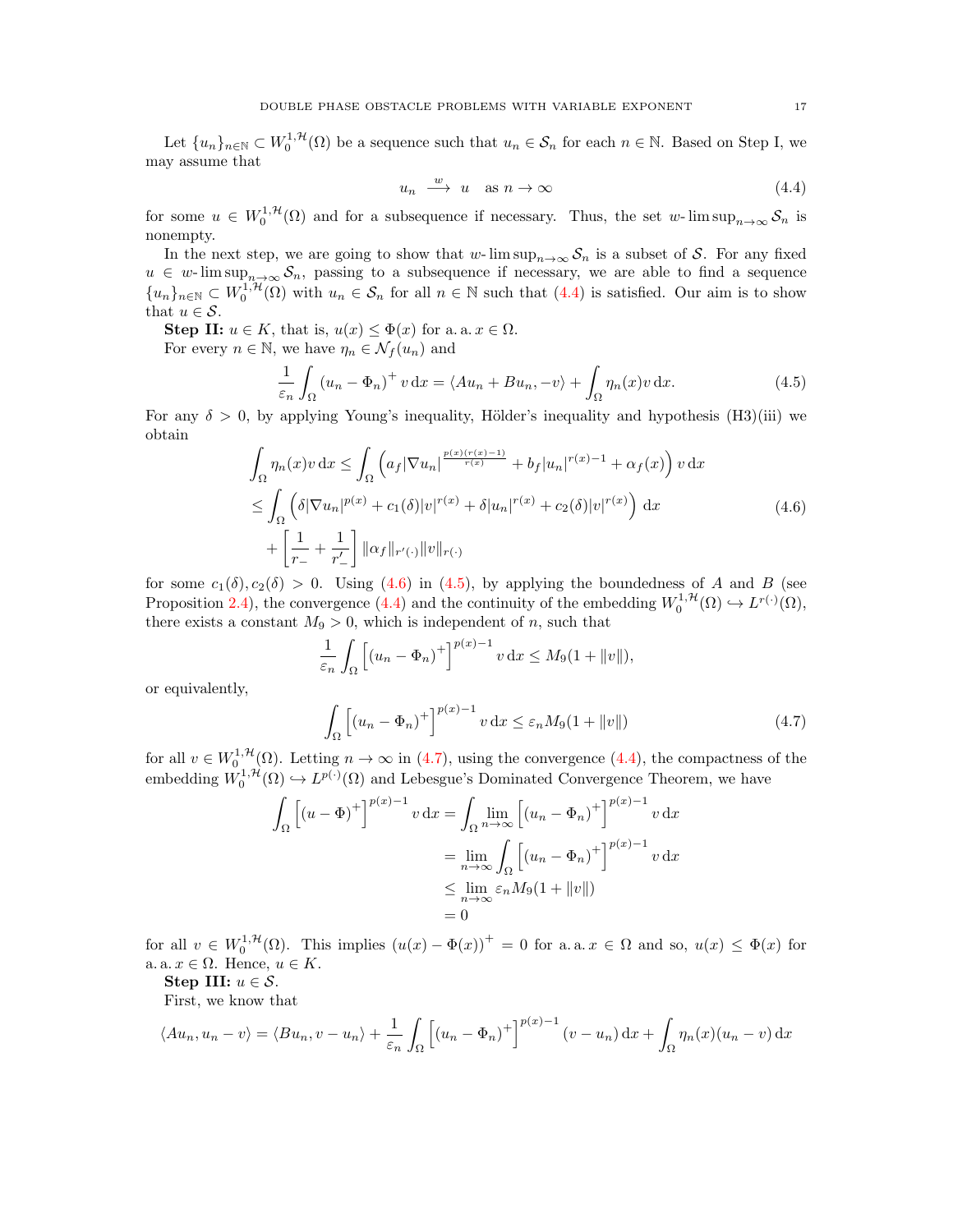for all  $v \in W_0^{1,\mathcal{H}}(\Omega)$ . The monotonicity of  $P_n$  implies that  $\langle Au_n, u_n - v \rangle$ 

$$
\leq \langle Bu_n, v - u_n \rangle + \frac{1}{\varepsilon_n} \int_{\Omega} \left[ (v - \Phi_n)^+ \right]^{p(x) - 1} (v - u_n) \, dx + \int_{\Omega} \eta_n(x) (u_n - v) \, dx \tag{4.8}
$$

for all  $v \in W_0^{1, \mathcal{H}}(\Omega)$ .

For any  $w \in K$ , we claim that there exists a sequence  $\{v_n\}_{n\in\mathbb{N}} \subset W_0^{1,\mathcal{H}}(\Omega)$  with  $v_n \in K_n$  such that

<span id="page-17-1"></span><span id="page-17-0"></span>
$$
v_n \to w \quad \text{in } W_0^{1, \mathcal{H}}(\Omega). \tag{4.9}
$$

Let  $w \in K$  be arbitrary, but fixed. Using hypothesis (H6), we construct a sequence  $\{v_n\}_{n\in\mathbb{N}}\subset$  $W_0^{1,\mathcal{H}}(\Omega)$  defined by

$$
v_n = \frac{w\Phi_n}{\Phi} \quad \text{for all } n \in \mathbb{N}.
$$

Since  $w \in K$  and  $w(x) \leq \Phi(x)$ ,  $\Phi_n(x) \geq 0$  and  $\Phi(x) > 0$  for a. a.  $x \in \Omega$  by hypothesis (H6), it holds

$$
v_n(x) = \frac{w(x)\Phi_n(x)}{\Phi(x)} \le \frac{\Phi(x)\Phi_n(x)}{\Phi(x)} = \Phi_n(x) \quad \text{for a. a. } x \in \Omega.
$$

Thus,  $v_n \in K_n$ . Applying Lebesgue's Dominated Convergence Theorem and hypothesis (H6), we have

$$
\lim_{n \to \infty} \rho_{\mathcal{H}}(\nabla (v_n - w))
$$
\n
$$
= \lim_{n \to \infty} \int_{\Omega} |\nabla (v_n - w)|^{p(x)} dx
$$
\n
$$
= \lim_{n \to \infty} \int_{\Omega} |\nabla w (1 - \frac{\Phi_n(x)}{\Phi(x)}) + w \nabla (\frac{\Phi_n(x)}{\Phi(x)})|^{p(x)} dx
$$
\n
$$
= \int_{\Omega} \lim_{n \to \infty} |\nabla w (1 - \frac{\Phi_n(x)}{\Phi(x)}) + w \nabla (\frac{\Phi_n(x)}{\Phi(x)})|^{p(x)} dx
$$
\n
$$
= 0.
$$

This combined with Proposition  $2.2(v)$  $2.2(v)$  ensures that

<span id="page-17-2"></span>
$$
v_n \to w \quad \text{in } W_0^{1, \mathcal{H}}(\Omega).
$$

Therefore, for each  $w \in K$ , there exists a sequence  $\{v_n\}_{n\in\mathbb{N}} \subset W_0^{1,\mathcal{H}}(\Omega)$  with  $v_n \in K_n$  such that [\(4.9\)](#page-17-0) holds.

From Step II, we know that  $u \in K$ . So, we can find a sequence  $\{w_n\}_{n\in\mathbb{N}} \subset W_0^{1,\mathcal{H}}(\Omega)$  with  $w_n \in K_n$  for each  $n \in \mathbb{N}$  such that  $w_n \to u$  in  $W_0^{1,\mathcal{H}}(\Omega)$  as  $n \to \infty$ . Inserting  $v = w_n$  into [\(4.8\)](#page-17-1) and using the definition of  $K_n$ , we have

$$
\langle Au_n, u_n - w_n \rangle \le \langle Bu_n, w_n - u_n \rangle + \int_{\Omega} \eta_n(x) (u_n - w_n) \, \mathrm{d}x \tag{4.10}
$$

with  $\eta_n \in \mathcal{N}_f(u_n)$ . Recall that  $\mathcal{N}_f$  is bounded (see the proof of Theorem [3.3\)](#page-8-0), we know that  $\{\eta_n\}_{n\in\mathbb{N}}$  is bounded in  $L^{r'(\cdot)}(\Omega)$ . Passing to a relabeled subsequence if necessary, we may assume that

<span id="page-17-3"></span>
$$
\eta_n \stackrel{w}{\longrightarrow} \eta
$$
 in  $L^{r'(\cdot)}(\Omega)$  for some  $\eta \in L^{r'(\cdot)}(\Omega)$ .

Moreover, we use the boundedness of A and the convergence  $w_n \to u$  in  $W_0^{1,\mathcal{H}}(\Omega)$  in order to get

$$
\limsup_{n \to \infty} \langle Au_n, u_n - w_n \rangle \ge \limsup_{n \to \infty} \langle Au_n, u_n - u \rangle + \liminf_{n \to \infty} \langle Au_n, u - w_n \rangle
$$

$$
= \limsup_{n \to \infty} \langle Au_n, u_n - u \rangle.
$$
(4.11)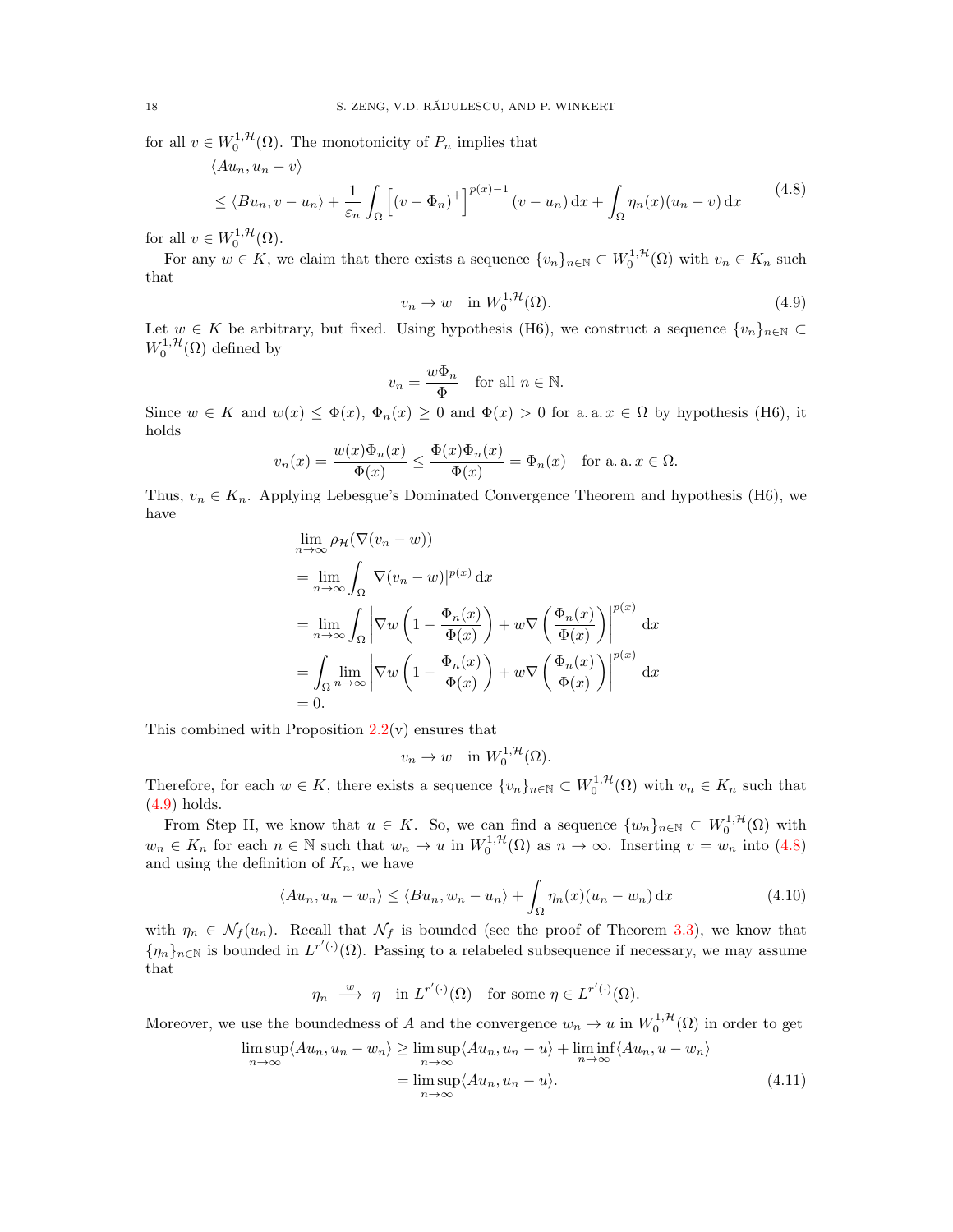Since the embeddings of  $W_0^{1,\mathcal{H}}(\Omega)$  into  $L^{r(\cdot)}(\Omega)$  and of  $W_0^{1,\mathcal{H}}(\Omega)$  into  $L^{\theta(\cdot)}(\Omega)$  are compact, we get

$$
\lim_{n \to \infty} \left[ \langle Bu_n, w_n - u_n \rangle + \int_{\Omega} \eta_n(x) (u_n - w_n) \, \mathrm{d}x \right] = 0. \tag{4.12}
$$

Passing to the upper limit as  $n \to \infty$  in [\(4.10\)](#page-17-2) and using [\(4.11\)](#page-17-3) as well as [\(4.12\)](#page-18-0), it follows that

<span id="page-18-0"></span>
$$
\limsup_{n \to \infty} \langle Au_n, u_n - w_n \rangle \le 0.
$$

Since A is of type  $(S_+)$  (see Theorem [2.4\)](#page-7-2) we conclude that  $u_n \to u$  in  $W_0^{1,\mathcal{H}}(\Omega)$  as  $n \to \infty$ . Thus, we have w- lim sup<sub>n→∞</sub>  $S_n \subset s$ - lim sup<sub>n→∞</sub>  $S_n$  and combined with s- lim sup<sub>n→∞</sub>  $S_n \subset$ w- lim sup<sub>n→∞</sub>  $S_n$  it follows that  $\emptyset \neq w$ - lim sup<sub>n→∞</sub>  $S_n = s$ - lim sup<sub>n→∞</sub>  $S_n$ .

Arguing as in the proof of Theorem [3.3,](#page-8-0) we can prove that  $\eta \in \mathcal{N}_f(u)$ . For any  $w \in K$ , there exists a sequence  $\{v_n\}_{n\in\mathbb{N}}\subset W_0^{1,\mathcal{H}}(\Omega)$  such that  $v_n\in K_n$  and  $v_n\to w$  in  $W_0^{1,\mathcal{H}}(\Omega)$  as  $n\to\infty$ . Taking  $v = v_n$  in [\(4.8\)](#page-17-1) and passing to the limit as  $n \to \infty$  yields

$$
\langle Au, w - u \rangle + \langle Bu, w - u \rangle = \lim_{n \to \infty} \left[ \langle Au_n, v_n - u_n \rangle + \langle Bu_n, v_n - u_n \rangle \right]
$$

$$
\geq \lim_{n \to \infty} \int_{\Omega} \eta_n(x) (v_n - u_n) dx
$$

$$
= \int_{\Omega} \eta(x) (w - u) dx.
$$

Since  $w \in K$  is arbitrary and  $\eta \in \mathcal{N}_f(u)$ , we infer that  $u \in K$  is a solution of problem [\(1.1\)](#page-1-0), namely,  $u \in \mathcal{S}$ . We conclude that  $\emptyset \neq w$ - lim sup $n \to \infty$ ,  $\mathcal{S}_n = s$ - lim sup $n \to \infty$ ,  $\mathcal{S}_n \subset \mathcal{S}$ .

(iii) For any fixed  $u \in s$ - lim  $\sup_{n\to\infty} S_n$ , the nonemptiness, boundedness and closedness of  $S_n$ guarantees that the set  $\mathcal{T}(\mathcal{S}_n, u)$  is well-defined. Let  $\{\tilde{u}_n\}_{n \in \mathbb{N}}$  be any sequence such that

$$
\widetilde{u}_n \in \mathcal{T}(\mathcal{S}_n, u)
$$
 for each  $n \in \mathbb{N}$ .

From Step I we know that the sequence  $\{\tilde{u}_n\}_{n\in\mathbb{N}}$  is bounded. Hence, we may suppose that

$$
\widetilde{u}_n \xrightarrow{w} \widetilde{u} \quad \text{in } W_0^{1,\mathcal{H}}(\Omega) \tag{4.13}
$$

for some  $\widetilde{u} \in W_0^{1,\mathcal{H}}(\Omega)$ . Similar to the argument in Step II, we get that  $\widetilde{u} \in K$ . Therefore, for each  $n \in \mathbb{N}$ , we have  $n \in \mathbb{N}$ , we have

$$
\langle A\widetilde{u}_n, \widetilde{u}_n - v \rangle
$$
  
=  $\langle B\widetilde{u}_n, v - \widetilde{u}_n \rangle + \frac{1}{\varepsilon_n} \int_{\Omega} \left[ (\widetilde{u}_n - \Phi_n)^+ \right]^{p(x)-1} (v - \widetilde{u}_n) dx + \int_{\Omega} \eta_n(x) (\widetilde{u}_n - v) dx$ 

for all  $v \in W_0^{1,\mathcal{H}}(\Omega)$ . Arguing exactly as in the proof of Step III, we derive that  $\tilde{u}$  is a solution of problem  $(1,1)$ . Because of  $u \in e$  lim superior is a solution of problem  $(u, 1)$ . of problem [\(1.1\)](#page-1-0). Because of  $u \in s$ - lim  $\sup_{n\to\infty} S_n$ , passing to a subsequence if necessary, we can find a sequence  $\{u_n\}_{n\in\mathbb{N}}$  such that  $u_n \in \mathcal{S}_n$  and  $u_n \to u$  in  $W_0^{1,\mathcal{H}}(\Omega)$  as  $n \to \infty$ . This fact along with  $(4.13)$  gives

$$
\|\widetilde{u} - u\| \le \liminf_{n \to \infty} \|\widetilde{u}_n - u\| \le \liminf_{n \to \infty} \|u_n - u\| = 0.
$$

Hence,  $\tilde{u} = u$ . This finishes the proof of the theorem.

In the last part of this section we consider some special cases of Theorem [4.4.](#page-14-1) If  $\Phi_n = \Phi$  for each  $n \in \mathbb{N}$ , we have the following result.

Corollary 4.5. Let hypotheses  $(H1)$ – $(H5)$  be satisfied.

(i) For each  $n \in \mathbb{N}$ , the set  $\mathcal{S}_n$  of weak solutions of the problem

$$
-\operatorname{div}\left(|\nabla u|^{p(x)-2}\nabla u + \mu(x)|\nabla u|^{q(x)-2}\nabla u\right) + \beta|u|^{\theta(x)-2}u
$$
  
+
$$
\frac{1}{\varepsilon_n}\left[(u-\Phi)^+\right]^{p(x)-1} \in f(x,u,\nabla u)
$$
  
on  $\partial\Omega$ 

<span id="page-18-1"></span>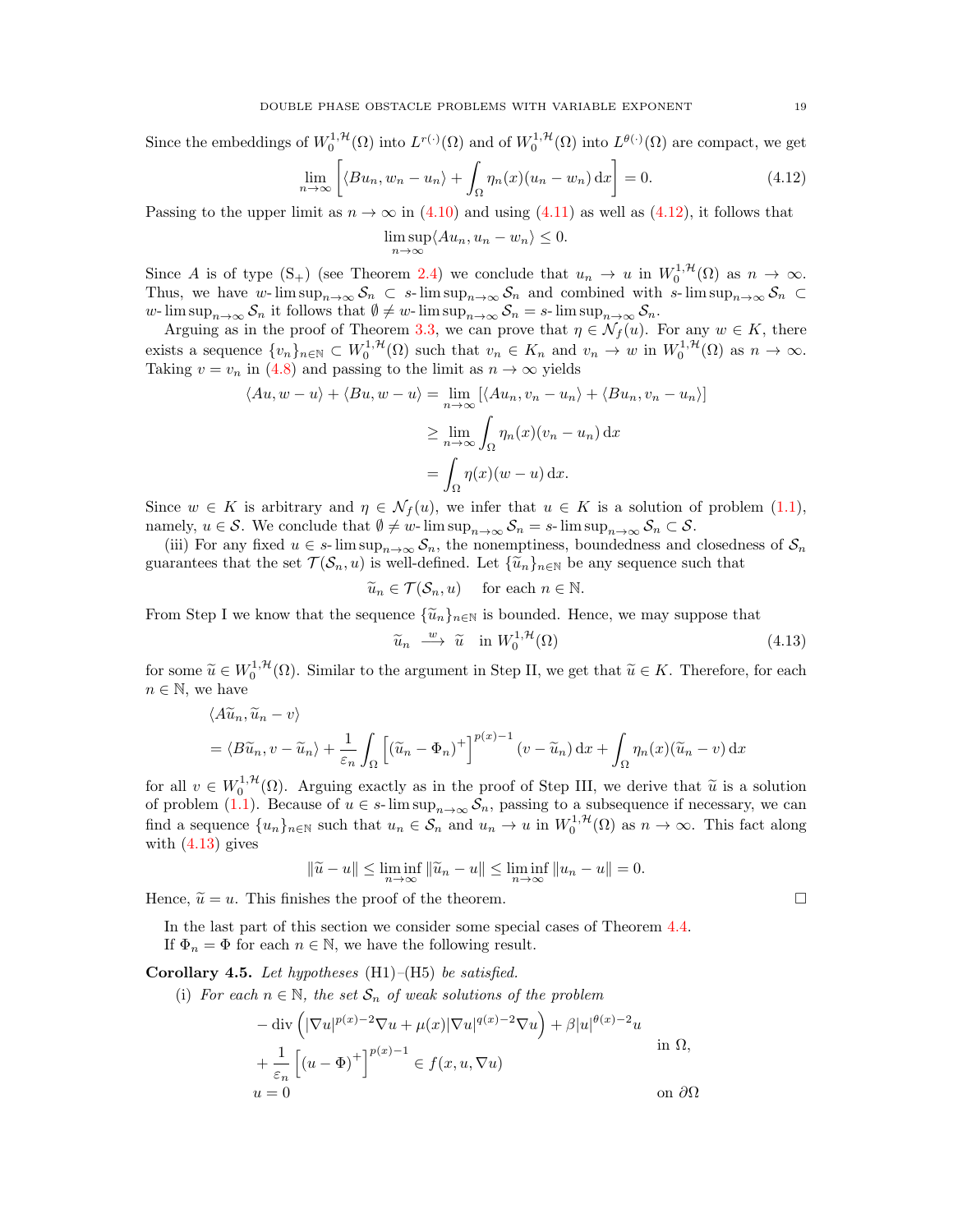is nonempty, bounded and weakly closed in  $W_0^{1,\mathcal{H}}(\Omega)$ .

(ii) It holds

$$
\emptyset\neq w\hbox{-}\limsup_{n\to\infty}\mathcal{S}_n=s\hbox{-}\limsup_{n\to\infty}\mathcal{S}_n\subset\mathcal{S},
$$

where  $S$  is the solution set to problem  $(1.1)$ .

(iii) For each  $u \in s$ -lim sup  $S_n$  and any sequence  $\{u_n\}_{n \in \mathbb{N}}$  with  $n \rightarrow \infty$ 

 $u_n \in \mathcal{T}(\mathcal{S}_n, u)$  for each  $n \in \mathbb{N}$ ,

there exists a subsequence of  $\{u_n\}_{n\in\mathbb{N}}$  converging strongly to u in  $W_0^{1,\mathcal{H}}(\Omega)$ , where the set  $\mathcal{T}(\mathcal{S}_n, u)$  is defined by

$$
\mathcal{T}(\mathcal{S}_n, u) := \{ u \in \mathcal{S}_n : ||u - u|| \le ||u - v|| \text{ for all } v \in \mathcal{S}_n \}.
$$

If  $\beta = 0$ , then Theorem [4.4](#page-14-1) reduces the following corollary.

Corollary 4.6. Let hypotheses (H1), (H3), (H5) and (H6) be satisfied.

(i) For each  $n \in \mathbb{N}$ , the set  $\tilde{S}_n$  of weak solutions of the problem

$$
-\operatorname{div}\left(|\nabla u|^{p(x)-2}\nabla u + \mu(x)|\nabla u|^{q(x)-2}\nabla u\right) + \frac{1}{\varepsilon_n}(u - \Phi_n)^+ \in f(x, u, \nabla u) \quad \text{in } \Omega,
$$
  

$$
u = 0 \quad \text{on } \partial\Omega
$$

- is nonempty, bounded and weakly closed in  $W_0^{1,\mathcal{H}}(\Omega)$
- (ii) It holds

$$
\emptyset \neq w\text{-}\limsup_{n\to\infty} \tilde{\mathcal{S}}_n = s\text{-}\limsup_{n\to\infty} \tilde{\mathcal{S}}_n \subset \tilde{\mathcal{S}},
$$

where  $\tilde{S}$  is the solution set to problem  $(1.2)$ .

(iii) For each  $u \in s$ - $\limsup_{n \to \infty} \tilde{S_n}$  and any sequence  $\{\tilde{u}_n\}_{n \in \mathbb{N}}$  with n→∞

 $\tilde{u}_n \in \mathcal{T}(\tilde{\mathcal{S}_n}, u)$  for each  $n \in \mathbb{N}$ ,

there exists a subsequence of  $\{\tilde{u}_n\}_{n\in\mathbb{N}}$  converging strongly to u in  $W_0^{1,\mathcal{H}}(\Omega)$ , where the set  $\mathcal{T}(\tilde{\mathcal{S}_n},u)$  is defined by

$$
\mathcal{T}(\tilde{\mathcal{S}}_n, u) := \left\{ \tilde{u} \in \tilde{\mathcal{S}}_n : ||u - \tilde{u}|| \le ||u - v|| \text{ for all } v \in \tilde{\mathcal{S}}_n \right\}.
$$

If  $p, q, \theta$  are constants and  $0 \leq \mu(\cdot) \in L^{\infty}(\Omega)$  such that  $1 < p < N$ ,  $p < q < p^*$  and  $\theta < p^*$ , then Theorem [4.4](#page-14-1) becomes the following.

<span id="page-19-0"></span>Corollary 4.7. Let hypotheses (H3), (H5) and (H6) be satisfied.

(i) For each  $n \in \mathbb{N}$ , the set  $\tilde{S}_n$  of weak solutions of the problem

$$
-\operatorname{div}\left(|\nabla u|^{p-2}\nabla u + \mu(x)|\nabla u|^{q-2}\nabla u\right) + \beta|u|^{\theta-2}u + \frac{1}{\varepsilon_n}(u - \Phi_n)^+ \in f(x, u, \nabla u) \quad \text{in } \Omega,
$$
  

$$
u = 0 \qquad \text{on } \partial\Omega.
$$

is nonempty, bounded and weakly closed in  $W_0^{1,\mathcal{H}}(\Omega)$ 

(ii) It holds

$$
\emptyset \neq w\text{-}\limsup_{n\to\infty} \tilde{\mathcal{S}}_n = s\text{-}\limsup_{n\to\infty} \tilde{\mathcal{S}}_n \subset \tilde{\mathcal{S}},
$$

where  $\tilde{S}$  is the solution set to problem [\(1.5\)](#page-1-2).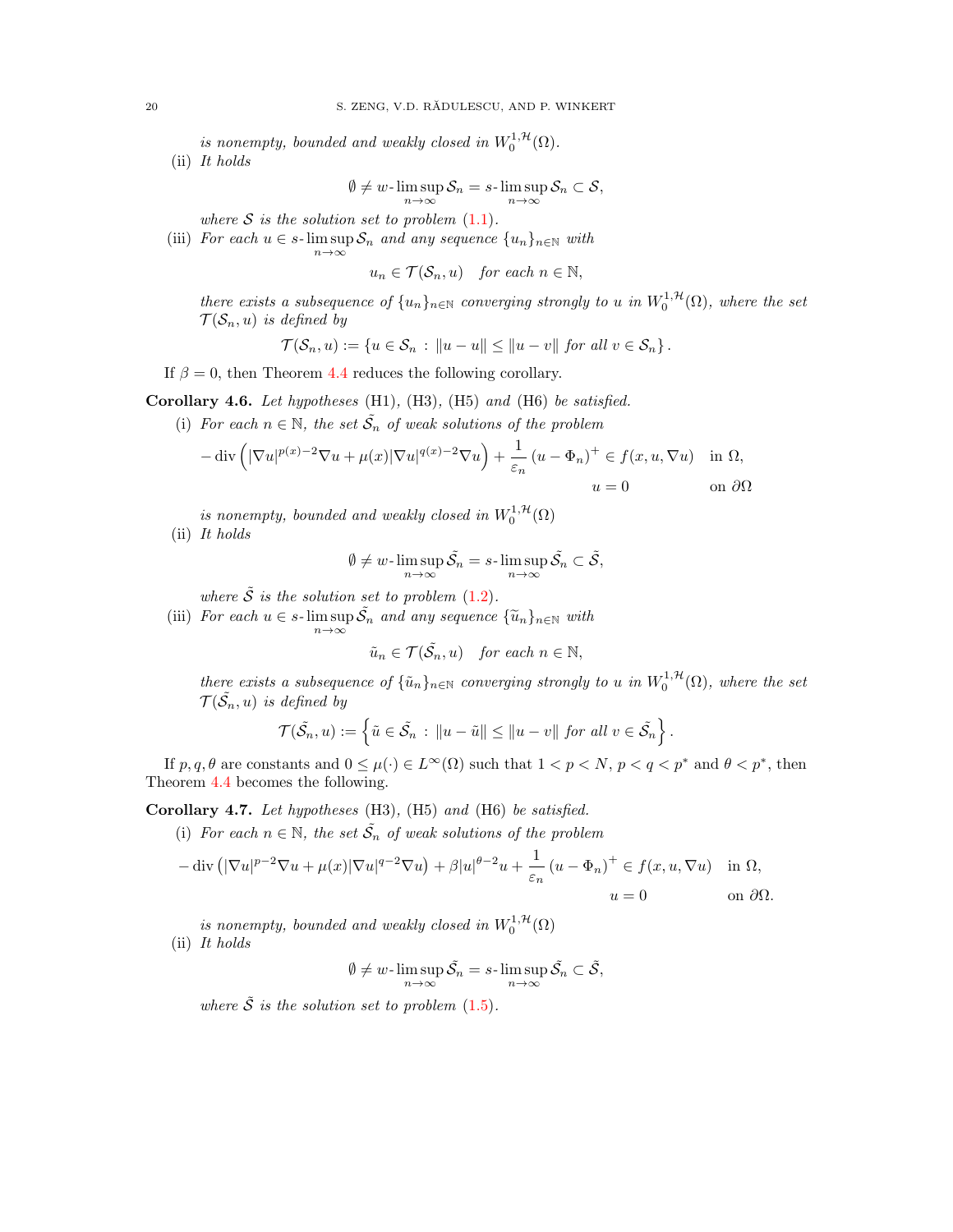(iii) For each  $u \in s$ - $\limsup_{n \to \infty} \tilde{\mathcal{S}_n}$  and any sequence  $\{\tilde{u}_n\}_{n \in \mathbb{N}}$  with

$$
\tilde{u}_n \in \mathcal{T}(\tilde{\mathcal{S}}_n, u) \quad \text{for each } n \in \mathbb{N},
$$

there exists a subsequence of  $\{\tilde{u}_n\}_{n\in\mathbb{N}}$  converging strongly to u in  $W_0^{1,\mathcal{H}}(\Omega)$ , where the set  $\mathcal{T}(\tilde{\mathcal{S}_n},u)$  is defined by

$$
\mathcal{T}(\tilde{\mathcal{S}}_n, u) := \left\{ \tilde{u} \in \tilde{\mathcal{S}}_n : ||u - \tilde{u}|| \le ||u - v|| \text{ for all } v \in \tilde{\mathcal{S}}_n \right\}.
$$

More particularly, if  $p, q, \theta$  are constants and  $0 \leq \mu(\cdot) \in L^{\infty}(\Omega)$  such that  $1 < p < N, p < q < p^*$ ,  $\theta < p^*, \beta = 0$  and  $\Phi_n = \Phi$ , then Corollary [4.7](#page-19-0) coincides with Theorem 3.4 of Zeng, Bai, Gasiński and Winkert [\[47\]](#page-21-4).

## **ACKNOWLEDGMENTS**

This project has received funding from the NNSF of China Grant Nos. 12001478, 12026255 and 12026256, and the European Union's Horizon 2020 Research and Innovation Programme under the Marie Sklodowska-Curie grant agreement No. 823731 CONMECH, National Science Center of Poland under Preludium Project No. 2017/25/N/ST1/00611, the Startup Project of Doctor Scientific Research of Yulin Normal University No. G2020ZK07, and the Natural Science Foundation of Guangxi Grant No. 2020GXNSFBA297137. The research of Vicențiu D. Rădulescu was supported by a grant of the Romanian Ministry of Research, Innovation and Digitization, CNCS/CCCDI–UEFISCDI, project number PCE 137/2021, within PNCDI III.

#### **REFERENCES**

- <span id="page-20-9"></span>[1] C.O. Alves, P. Garain, V.D. Rădulescu, High perturbations of quasilinear problems with double criticality, Math. Z. 299 (2021), no. 3-4, 1875-1895.
- <span id="page-20-6"></span>[2] R. Arora, Fine properties of solutions for quasi-linear elliptic and parabolic equations with nonlocal and nonstandard growth, General Mathematics [math.GM]. Université de Pau et des Pays del'Adour, 2020. English. NNT : 2020PAUU3021.
- <span id="page-20-7"></span>[3] R. Arora, S. Shmarev, Existence and regularity results for a class of parabolic problems with double phase flux of variable growth, https://arxiv.org/abs/2109.03597.
- <span id="page-20-5"></span>[4] R. Arora, S. Shmarev, Strong solutions of evolution equations with  $p(x, t)$ -Laplacian: existence, global higher integrability of the gradients and second-order regularity, J. Math. Anal. Appl. 493 (2021), no. 1, Paper No. 124506.
- <span id="page-20-1"></span>[5] A. Bahrouni, V.D. Rădulescu, D.D. Repovš, *Double phase transonic flow problems with variable growth: non*linear patterns and stationary waves, Nonlinearity 32 (2019), no. 7, 2481-2495.
- <span id="page-20-4"></span>[6] A. Bahrouni, V.D. Rădulescu, D.D. Repovš, Nonvariational and singular double phase problems for the Baouendi-Grushin operator, J. Differential Equations 303 (2021), 645-666.
- <span id="page-20-3"></span>[7] A. Bahrouni, V.D. Rădulescu, P. Winkert, *Double phase problems with variable growth and convection for the* Baouendi-Grushin operator, Z. Angew. Math. Phys. 71 (2020), no. 6, 183.
- <span id="page-20-10"></span>[8] P. Baroni, M. Colombo, G. Mingione, Harnack inequalities for double phase functionals, Nonlinear Anal. 121 (2015), 206–222.
- <span id="page-20-8"></span>[9] M. Cencelj, V.D. Rădulescu, D.D. Repovš, Double phase problems with variable growth, Nonlinear Anal. 177 (2018), part A, 270–287.
- <span id="page-20-2"></span>[10] L. Cherfils, Y. Il'yasov, On the stationary solutions of generalized reaction diffusion equations with p&q-Laplacian, Commun. Pure Appl. Anal. 4 (2005), no. 1, 9–22.
- <span id="page-20-11"></span>[11] F. Colasuonno, M. Squassina, Eigenvalues for double phase variational integrals, Ann. Mat. Pura Appl. (4) 195 (2016), no. 6, 1917–1959.
- <span id="page-20-12"></span>[12] M. Colombo, G. Mingione, Bounded minimisers of double phase variational integrals, Arch. Ration. Mech. Anal. 218 (2015), no. 1, 219–273.
- <span id="page-20-13"></span>[13] M. Colombo, G. Mingione, Regularity for double phase variational problems, Arch. Ration. Mech. Anal. 215 (2015), no. 2, 443–496.
- <span id="page-20-0"></span>[14] A. Crespo-Blanco, L. Gasiński, P. Harjulehto, P. Winkert, A new class of double phase variable exponent problems: Existence and uniqueness, J. Differential Equations 323 (2022), 182-228.
- <span id="page-20-14"></span>[15] C. De Filippis, G. Mingione, Lipschitz bounds and nonautonomous integrals, Arch. Ration. Mech. Anal. 242 (2021), no. 2, 973-1057.
- <span id="page-20-15"></span>[16] Z. Denkowski, S. Migórski, N.S. Papageorgiou, "An Introduction to Nonlinear Analysis: Applications", Kluwer Academic Publishers, Boston, MA, 2003.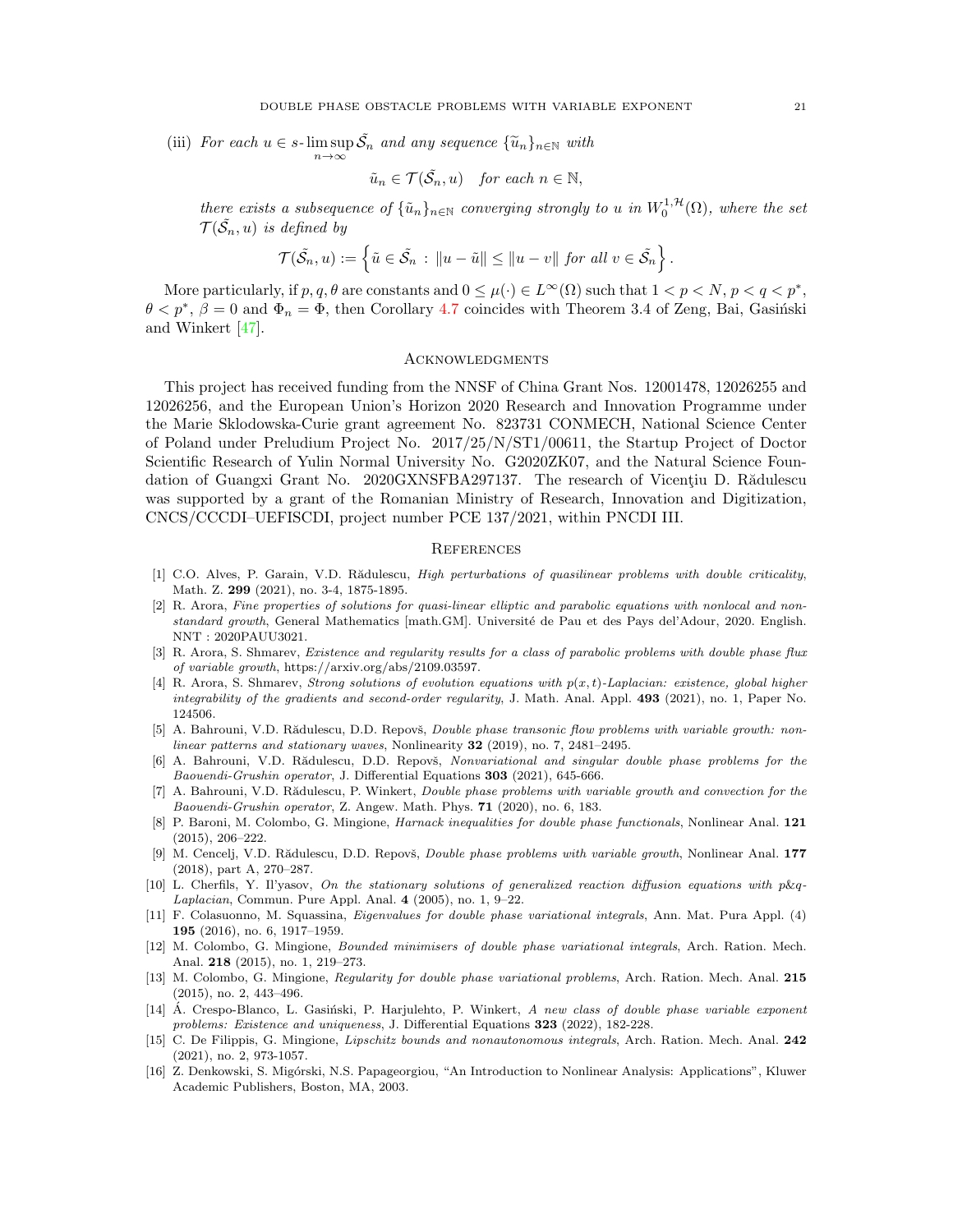- <span id="page-21-2"></span>[17] G. Duvaut, J.-L. Lions, "Inequalities in Mechanics and Physics", Springer-Verlag, Berlin-New York, 1976.
- <span id="page-21-8"></span>[18] S. El Manouni, G. Marino, P. Winkert, Existence results for double phase problems depending on Robin and Steklov eigenvalues for the p-Laplacian, Adv. Nonlinear Anal. 11 (2022), no. 1, 304–320.
- <span id="page-21-9"></span>[19] C. Farkas, A. Fiscella, P. Winkert, Singular Finsler double phase problems with nonlinear boundary condition, Adv. Nonlinear Stud. 21 (2021), no. 4, 809-825.
- <span id="page-21-10"></span>C. Farkas, P. Winkert, An existence result for singular Finsler double phase problems, J. Differential Equations 286 (2021), 455–473.
- <span id="page-21-6"></span>[21] L. Gasiński, N.S. Papageorgiou, Anisotropic nonlinear Neumann problems, Calc. Var. Partial Differential Equations 42 (2011), no. 3-4, 323–354.
- <span id="page-21-11"></span>[22] L. Gasiński, N.S. Papageorgiou, Constant sign and nodal solutions for superlinear double phase problems, Adv. Calc. Var. 14 (2021), no. 4, 613-626.
- <span id="page-21-12"></span>[23] L. Gasiński, N.S. Papageorgiou, Positive solutions for nonlinear elliptic problems with dependence on the gradient, J. Differential Equations 263 (2017), 1451–1476.
- <span id="page-21-13"></span>[24] L. Gasiński, P. Winkert, Constant sign solutions for double phase problems with superlinear nonlinearity, Nonlinear Anal. 195 (2020), 111739.
- <span id="page-21-14"></span>[25] L. Gasiński, P. Winkert, Existence and uniqueness results for double phase problems with convection term, J. Differential Equations 268 (2020), no. 8, 4183–4193.
- <span id="page-21-15"></span>[26] L. Gasiński, P. Winkert, Sign changing solution for a double phase problem with nonlinear boundary condition via the Nehari manifold, J. Differential Equations 274 (2021), 1037–1066.
- <span id="page-21-31"></span>[27] M. Kamenskii, V. Obukhovskii, P. Zecca, "Condensing Multivalued Maps and Semilinear Differential Inclusions in Banach Spaces", Walter de Gruyter & Co., Berlin, 2001.
- <span id="page-21-29"></span>[28] N. Kenmochi, Nonlinear operators of monotone type in reflexive Banach spaces and nonlinear perturbations, Hiroshima Math. J. 4 (1974), 229–263.
- <span id="page-21-28"></span>[29] A.A. Khan, D. Motreanu, Existence theorems for elliptic and evolutionary variational and quasi-variational inequalities, J. Optim. Theory Appl. 167 (2015), no. 3, 1136–1161.
- <span id="page-21-25"></span>[30] A. Lê, Eigenvalue problems for the p-Laplacian, Nonlinear Anal. 64 (2006), no. 5, 1057–1099.
- <span id="page-21-1"></span>[31] J.-L. Lions, "Quelques Méthodes de Résolution des Problèmes aux Limites Non Linéaires", Dunod; Gauthier-Villars, Paris, 1969.
- <span id="page-21-16"></span>[32] W. Liu, G. Dai, *Existence and multiplicity results for double phase problem*, J. Differential Equations 265 (2018), no. 9, 4311–4334.
- <span id="page-21-17"></span>[33] G. Marino, P. Winkert, Existence and uniqueness of elliptic systems with double phase operators and convection terms, J. Math. Anal. Appl. 492 (2020), 124423, 13 pp.
- <span id="page-21-30"></span>[34] S. Migórski, A. Ochal, M. Sofonea, "Nonlinear Inclusions and Hemivariational Inequalities", Springer, New York, 2013.
- <span id="page-21-24"></span>[35] G. Mingione, V.D. Rădulescu, Recent developments in problems with nonstandard growth and nonuniform ellipticity, J. Math. Anal. Appl. 501 (2021), no. 1, 125197, 41 pp.
- <span id="page-21-18"></span>[36] N.S. Papageorgiou, V.D. Rădulescu, D.D. Repovš, Double-phase problems and a discontinuity property of the spectrum, Proc. Amer. Math. Soc. 147 (2019), no. 7, 2899-2910.
- <span id="page-21-19"></span>[37] N.S. Papageorgiou, V.D. Rădulescu, D.D. Repovš, Double-phase problems with reaction of arbitrary growth, Z. Angew. Math. Phys. 69 (2018), no. 4, Art. 108, 21 pp.
- <span id="page-21-20"></span>[38] N.S. Papageorgiou, V.D. Rădulescu, D.D. Repovš, Existence and multiplicity of solutions for double-phase  $Robin$  problems, Bull. Lond. Math. Soc.  $52$  (2020), no. 3, 546–560.
- <span id="page-21-21"></span>[39] N.S. Papageorgiou, C. Vetro, F. Vetro, Multiple solutions for parametric double phase Dirichlet problems, Commun. Contemp. Math. 23 (2021), no. 4, Paper No. 2050006, 18 pp.
- <span id="page-21-27"></span>[40] N.S. Papageorgiou, P. Winkert, "Applied Nonlinear Functional Analysis. An Introduction", De Gruyter, Berlin, 2018.
- <span id="page-21-23"></span>[41] V.D. Rădulescu, Isotropic and anistropic double-phase problems: old and new, Opuscula Math. 39 (2019), no. 2, 259–279.
- <span id="page-21-26"></span>[42] V.D. Rădulescu, D.D. Repovš, "Partial Differential Equations with Variable Exponents: Variational Methods and Qualitative Analysis", CRC Press, Taylor & Francis Group, Boca Raton FL, 2015.
- <span id="page-21-3"></span>[43] J.-F. Rodrigues, "Obstacle Problems in Mathematical Physics", North-Holland Publishing Co., Amsterdam, 1987.
- <span id="page-21-5"></span>[44] X. Shi, V.D. Rădulescu, D.D. Repovš, Q. Zhang, Multiple solutions of double phase variational problems with variable exponent, Adv. Calc. Var. 13 (2020), no. 4, 385–401.
- <span id="page-21-0"></span> $[45]$  J. Stefan, Über einige Probleme der Theorie der Wärmeleitung, Wien. Ber. 98 (1889), 473–484.
- <span id="page-21-7"></span>[46] C. Vetro, F. Vetro, On problems driven by the  $(p(\cdot), q(\cdot))$ -Laplace operator, Mediterr. J. Math. 17 (2020), no. 1, Paper No. 24, 11 pp.
- <span id="page-21-4"></span>[47] S. Zeng, Y. Bai, L. Gasiński, P. Winkert, Convergence analysis for double phase obstacle problems with multivalued convection term, Adv. Nonlinear Anal. 10 (2021), no. 1, 659–672.
- <span id="page-21-22"></span>[48] S. Zeng, Y. Bai, L. Gasiński, P. Winkert, Existence results for double phase implicit obstacle problems involving multivalued operators, Calc. Var. Partial Differential Equations 59 (2020), no. 5, Paper No. 176, 18 pp.